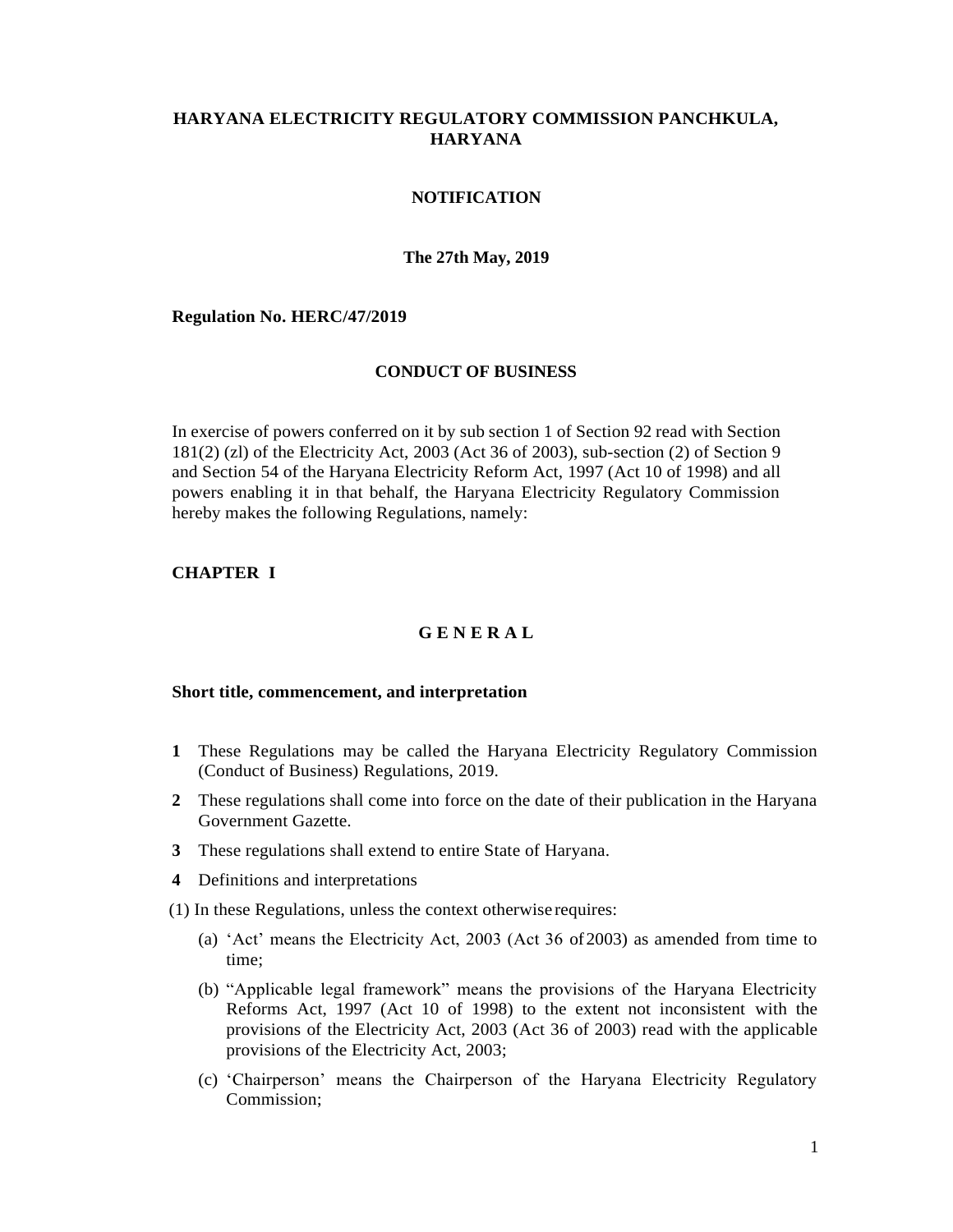- (d) 'Commission' means the Haryana Electricity Regulatory Commission;
- (e) 'Member' means a member of the Haryana Electricity Regulatory Commission;
- (f) 'Officer' means an officer of the Commission and includes the Secretary;
- (g) 'Pleadings' includes all petitions, applications, complaints, appeals, replies, rejoinders, supplemental pleadings, other papers and documents to be filed before the Commission;
- (h) 'Proceedings' means any meetings, hearings, inquiries or investigations held for the purpose of determining whether the Commission should issue an order or decision under the applicable legal framework, or for such other purpose as the Commission may from time to time direct.
- (i) 'Receiving Officer' means an officer designated by the Chairperson to receive pleadings;
- (j) 'Secretary' means the Secretary of the Haryana Electricity Regulatory Commission;
- (k) "Consultant' includes any individual, firm, body or association of persons, not in the employment of the Commission who may be appointed as such to assist the Commission on any matter required to be dealt with by the Commission under this Act;
- (l) "Adjudication" means the process of arriving at decisions on Petitions submitted to the Commission
- (2) All other words and expressions used but not specifically defined herein but defined in the Act shall have the meaning assigned to them in the Act. Expressions used herein but not specifically defined in these regulations or in the Act but defined under the Haryana Electricity Reform Act, 1997 shall have the meaning assigned to them under the said Act, provided that such definitions in the Haryana Electricity Reform Act, 1997 are not inconsistent with the provisions of the Electricity Act, 2003.

### **5 Commission's offices, office hours, and sittings**

- (1) The place of the offices of the Commission may from time to time be specified by the Commission by an order made in that behalf. **The present location of the office shall be at Bays No. 33-36, Sector-4 Panchkula.**
- (2) Unless otherwise directed, the headquarters and other offices of the Commission shall be open daily except on Saturdays, Sundays and government holidays notified by the Government of Haryana. The headquarters and other offices of the Commission shall open at such time as the Chairperson may direct.
- (3) Where the last day for doing of any act falls on a day on which the office of the Commission is closed and by reason thereof the act cannot be done on that day, it may be done on the next day on which the office is open.

### **6 Language of the Commission**

- (1) The Proceedings of the Commission shall be conducted in English, provided that the Commission may allow any person to plead or represent the case in Hindi.
- (2) No Pleading containing material in any language other than English or Hindi, unless permitted by the Commission and accompanied by a translation thereof in English, shall be accepted by the Commission.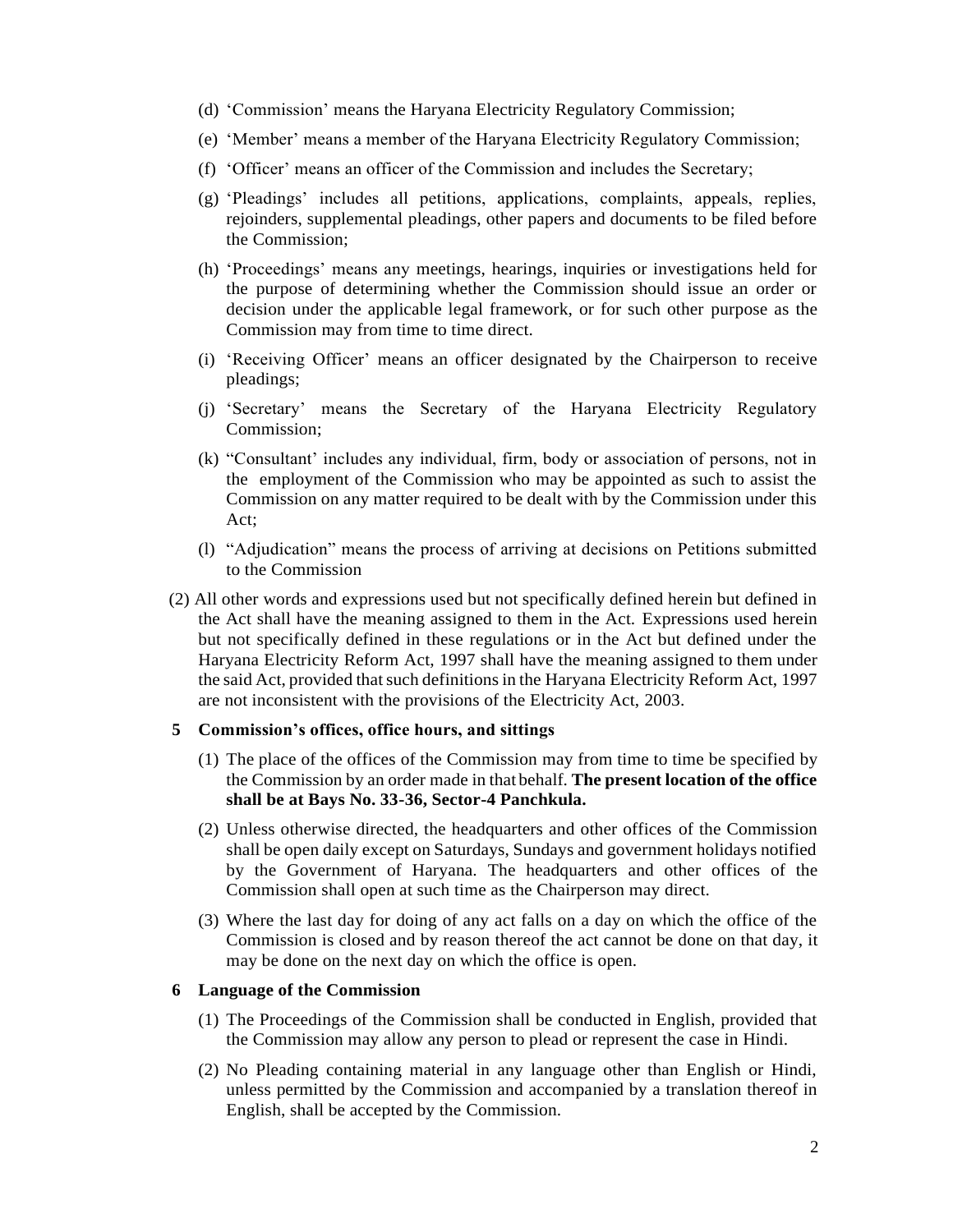- (3) Any translation which is agreed to by the parties to the proceedings or which any of the parties may furnish with an authenticity certificate of the person who had translated to English, may be accepted by the Commission as a true translation.
- (4) The Commission in appropriate cases may direct translation of any document relevant to the proceedings in English by an officer or person designated by the Chairperson for the purpose.

### **7 Commission to have seal of its own**

- (1) There shall be a separate seal indicating that it is the seal of the Commission.
- (2) Every order or communication made, notice issued or certified copy granted by the Commission shall be stamped with the seal of the Commission and shall be certified by the Secretary or an Officer designated for the purpose.

### **8 Procedure for holding meetings/ hearings/ proceedings**

- (1) The Commission shall meet at the head office or any other place at such time as the Chairperson may direct, and shall observe such rules of procedure in this regard to the transaction of business at its meetings as the Commission may specify.
- (2) The Chairperson shall determine the stages, manner, the place, the date and the time of the meetings/ hearings/ proceedings of the matter as the Chairperson may consider appropriate,
- (3) The meetings/ hearings/ proceedings once scheduled shall ordinarily not be rescheduled except by the Chairperson in accordance with regulation 8(2) after recording the reasons in writing.
- (4) The Chairperson, or if he is unable to attend a meeting of the Commission, any other Member nominated by the Chairperson in this behalf and, in the absence of such nomination or where there is no Chairperson, any Member chosen by the Members present from amongst themselves, shall preside at the meeting.
- (5) Every Member of the Commission shall have one vote. All questions which come up before the Commission shall be decided by a majority of votes of the Members present and voting, and in the event of an equality of votes the Chairperson or in his/her absence the member presiding shall have a second or casting vote
- (6) The Commission may decide any urgent issue by circulation provided the decision is unanimous and the issue does not require further discussion. Where the decision is not unanimous, or if any member or the Chairperson is of the opinion that the matter requires further discussion, the matter shall be decided by the Commission in a meeting to be convened and conducted in accordance with regulation 8(2).
- (7) Decisions taken in a meeting of the Commission shall be recorded in the minutes in a clear and concise manner along with reasons. In case the minutes record any statement/submission made by an invitee, a copy of the minutes shall be sent to such invitee;
- (8) The minutes of the meeting shall be confirmed by circulation after the meeting or at the next meeting of the Commission;
- (9) All orders and decisions of the Appropriate Commission shall be authenticated by its Secretary or any other officer of the Commission duly authorized by the Chairperson in this behalf.
- (10) The Secretary or in his/her absence any Officer designated as such in accordance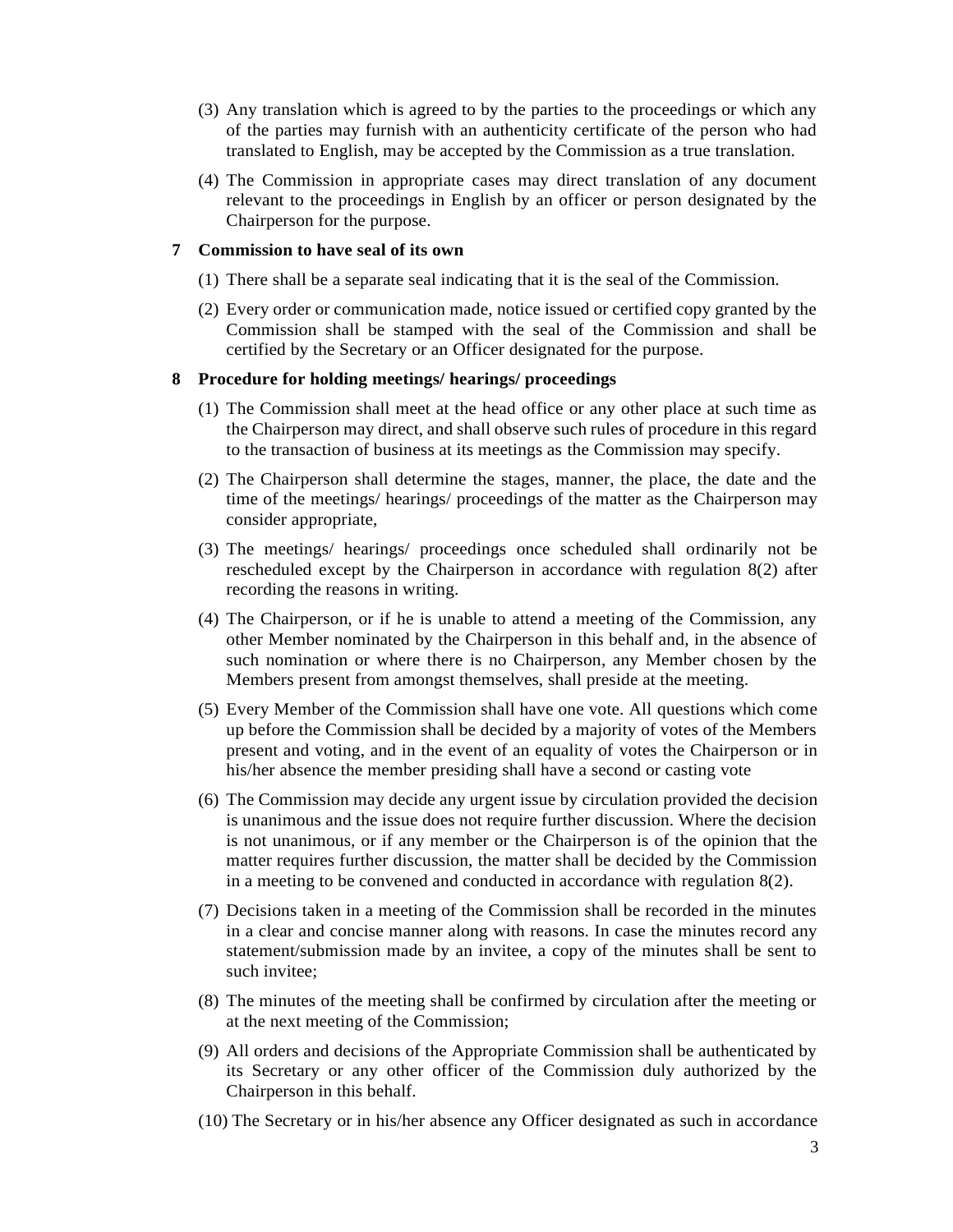with regulation 11, shall record the minutes of the meetings and maintain a register which will, amongst other things, contain the names and designation of Members and invitees present in the meeting, a record of proceedings and notes of dissent, if any. The draft minutes shall, as soon as practicable, be sent to the Chairperson and/or the attending Member(s) for their approval.

# **9 QUORUM**

- (1) There shall be no quorum for conduct of any proceedings before the Commission except that for the Commission meetings the quorum shall be 50% of the strength of the Commission. For example, if the strength of the Commission is 3(Three), the quorum shall be  $2(two)$  and if the strength of the Commission is two or less than two, then the quorum shall be 1(one).
- (2) The meetings/ hearings/ proceedings shall be scheduled in accordance with regulation 8 only after giving appropriate notice not less than 7 working days, unless the Commission waives the requirement for such notice in writing.

# **10 Officers of the Commission**

- (1) The Secretary shall be the Principal Officer of the Commission and shall exercise his/her powers and perform his/her duties under the supervision and control of the Chairperson. The Secretary shall exercise such functions as are assigned to him by these regulations or otherwise by the Chairperson or by the Commission. The members individually shall not issue directions/ instructions to the Secretary/ officers of the Commission except in accordance with the orders of the Commission.
- (2) The Secretary shall have the custody of the seal and records of the Commission.
- (3) The Commission may appoint or engage Consultants to assist the Commission in the discharge of its functions.

# **11 Delegation of Power**

- (1) The Commission may, by general or special order in writing, delegate to any Member, Secretary, officer of the Commission or any other person subject to such conditions, if any, as may be specified in the order, such of its powers and functions under the Act (except the power to adjudicate disputes under Section 86 and the powers to make regulations under Section 181) as it may deem necessary.
- (2) The Chairperson may, by an order in writing, delegate his/her functions to Secretary/Officers on terms and conditions as specified for the purpose in such order. In case the Chairperson is unable to attend his office for a period exceeding 21 calendar days at a stretch, he shall nominate a member to exercise his/ her powers during such period of absence and in the absence of such nomination, the senior most member shall exercise such powers.
- (3) In the absence of the Secretary, such other Officer of the Commission, as may be designated by the Chairperson by order in writing, may exercise the functions of the Secretary.
- (4) The Commission may delegate to its officers such functions that may be required by these regulations to be exercised by the Secretary on terms and conditions the Commission may specify for this purpose.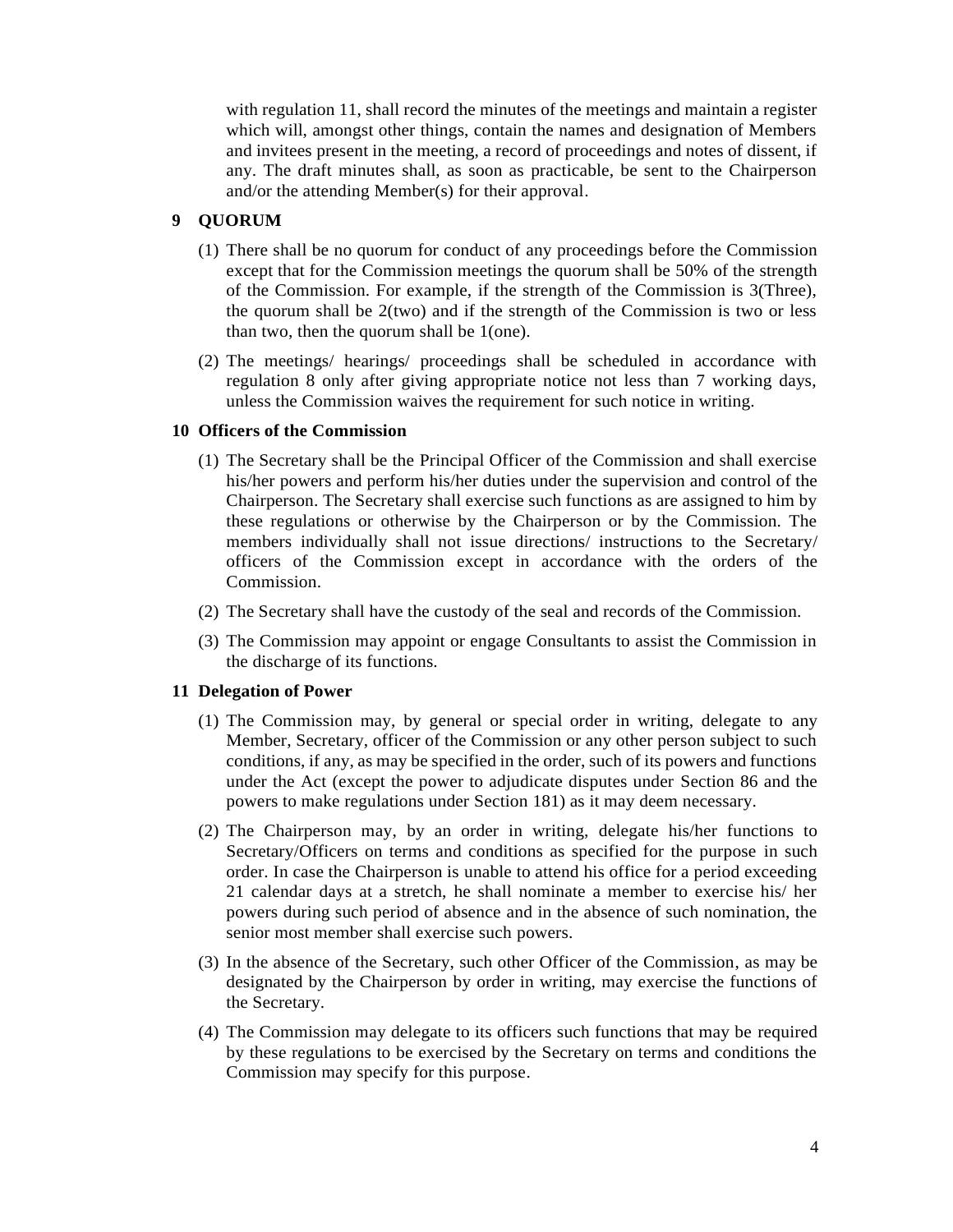- (5) The Secretary may, with the approval of the Commission, delegate to any officer of the Commission, any function required by these regulations or otherwise, to be exercised by the Secretary.
- **12** The Commission shall, at all times, have the authority, either on an application made by any interested or affected party or suo motu, to review, revoke, revise, modify, amend, alter or otherwise change any order made or action taken by the Secretary or the Officers if the Commission thinksfit.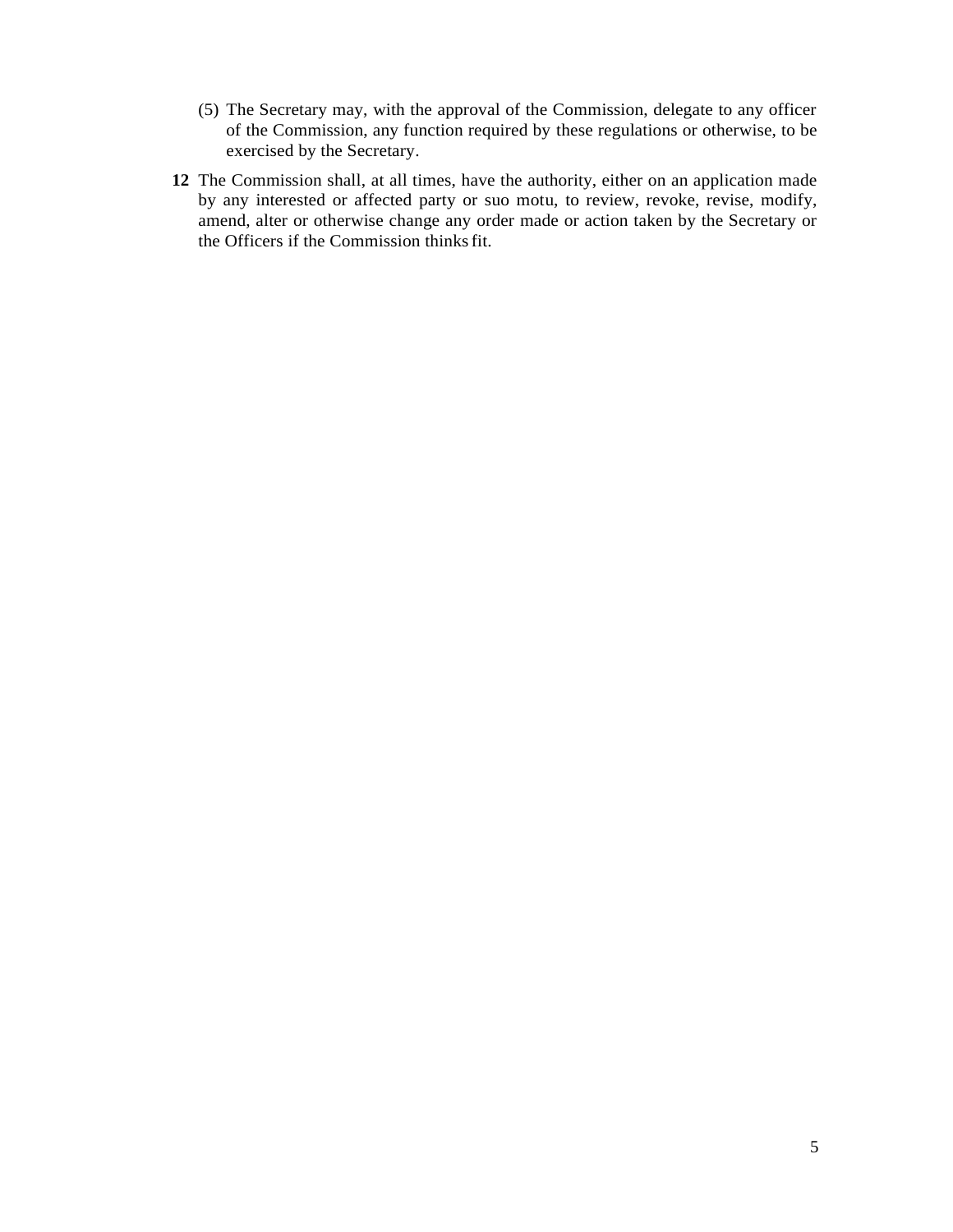# **CHAPTER II**

# **GENERAL REGULATIONS CONCERNING ADMINISTRATION AND PROCEEDINGS BEFORE THE COMMISSION**

### **Administration of Proceedings of the Commission**

- **13** Chairperson shall be the Chief Executive of the Commission as well as the Controlling Officer. He shall also exercise the powers of Head of the Department.
- **14** Chairperson shall exercise all administrative and financial powers of the Commission, in accordance with Haryana Electricity Regulatory Commission Fund Rules, 2014 read with the memo no. 2/7/017-1 Power dated 03.10.2017 of the Govt. of Haryana, Power Department.
- **15** The Commission may from time to time hold hearings, meetings, discussions, deliberations, inquiries, investigations and consultations, as the Commission may consider appropriate in the discharge of its functions under the applicable legal framework. The Commission may appoint an Officer or any other person whom the Commission considers appropriate to participate and assist the Commission.
- **16** All matters which the Commission is required under the applicable legal framework to undertake and discharge through hearings shall be done through hearing in the manner specified under the Act and in these Regulations.
- **17** Except where the Commission may provide otherwise for reasons to be recorded in writing, all matters affecting the rights or interests of the licensee or any other person or class of person shall be undertaken and discharged through hearing in the manner specified in these Regulations.
- **18** The Commission may hold hearing in matters other than those specified in regulations (16) and (17) if the Commission considers it appropriate to do so.
- **19** The Commission's Proceedings shall be open to the public, provided that the Commission may, if it thinks fit in any particular case, order at any stage in the Proceedings that the public generally, or any particular person or group of persons, shall not have access to, or be or remain in, the room or building where the Proceedings are being held.
- **20** All matter having an impact on the retail supply tariff, including but not limited to ARR and PPA, shall be discharged through public hearing to be heard also, if required, at divisional headquarters as may be so determined.

### **21 Participation of Consumers Association or Other Petitioners**

- (1) The Commission may permit any persons/ group of persons including any group of consumers to participate in any proceedings before the Commission on such terms and conditions including in regard to the nature and extent of participation as the Commission may consider appropriate.
- (2) The Commission may, as and when considered appropriate, notify a procedure for empanelment of associations, groups, forums or bodies corporate as empanelled consumer association for the purpose of representation before the Commission.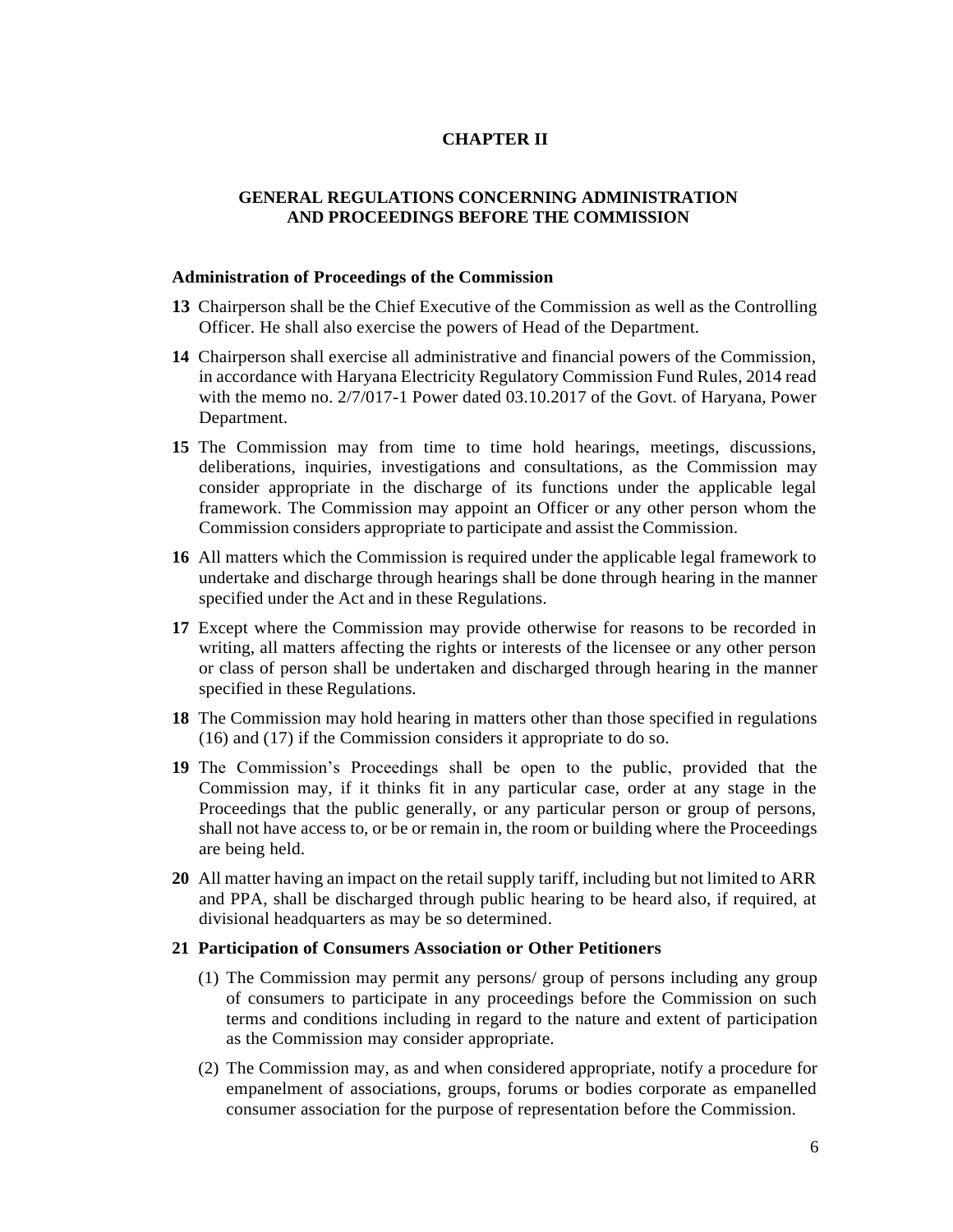- (3) The Commission may appoint any officer or any other person to represent consumers' interest if considered necessary.
- (4) The Commission may direct payment to the person appointed to represent the consumers' interest, not being an officer, such fees, costs and expense by such of the parties in the proceedings as the Commission may consider appropriate.

### **22 Initiation of Proceedings before the Commission**

- (1) The Commission may initiate Proceedings suo mottu under Section 86 and Section 181 of the Electricity Act, 2003 or on a petition or application filed by any person having an interest in the subject matter of the Proceedings.
- (2) The Commission shall issue a notice initiating the Proceedings, and may give such orders and directions as it thinks fit for service of the notice on affected parties for the filing of replies and rejoinder in opposition or in support of the petition and for other matters relating to the conduct of the Proceedings.
- (3) The Commission may, if it thinks fit, order that the petition shall be advertised in such form as the Commission may direct for the purpose of inviting comments on the issues involved in the proceedings.
- (4) While issuing the notice under regulation 21, the Commission may, in appropriate cases, designate an Officer or any other person whom the Commission considers appropriate to present the matter in the capacity of a petitioner in the case.

# **23 Petitions and pleadings before the Commission.**

- (1) All Pleadings shall be typewritten, cyclostyled or printed neatly and legibly on white paper and every page shall be consecutively numbered.
- (2) Their contents should be divided appropriately into separate paragraphs, which shall be numbered serially.
- (3) Ten copies of each pleading complete in all respects, along with a soft copy, shall be filed subject to any other requirement, which the Commission may specify from time to time.3 copies of the pleadings shall be printed on one side of paper and the remaining copies can be printed on both sides of paper.
- (4) All Pleadings shall set out clearly and concisely:
	- (a) Statement of the relief sought from the Commission; and
	- (b) The reasons/ grounds why the Commission should grant the requested relief.
- (5) Any pleading filed by a company registered under the Companies Act shall be with the approval of its Managing Director except that a pleading filed regarding ARR/Tariff Petition shall be accompanied by a resolution of its Whole Time Directors authorizing such filing.
- (6) The general heading in all Pleadings before the Commission and in all advertisements and notices shall be in Form 1.
- (7) All pleadings shall be verified by an affidavit and every such affidavit shall be in Form 2.
- (8) Every affidavit shall be drawn up in the first person and shall state the full name, age, occupation and address of the deponent and the capacity in which he is signing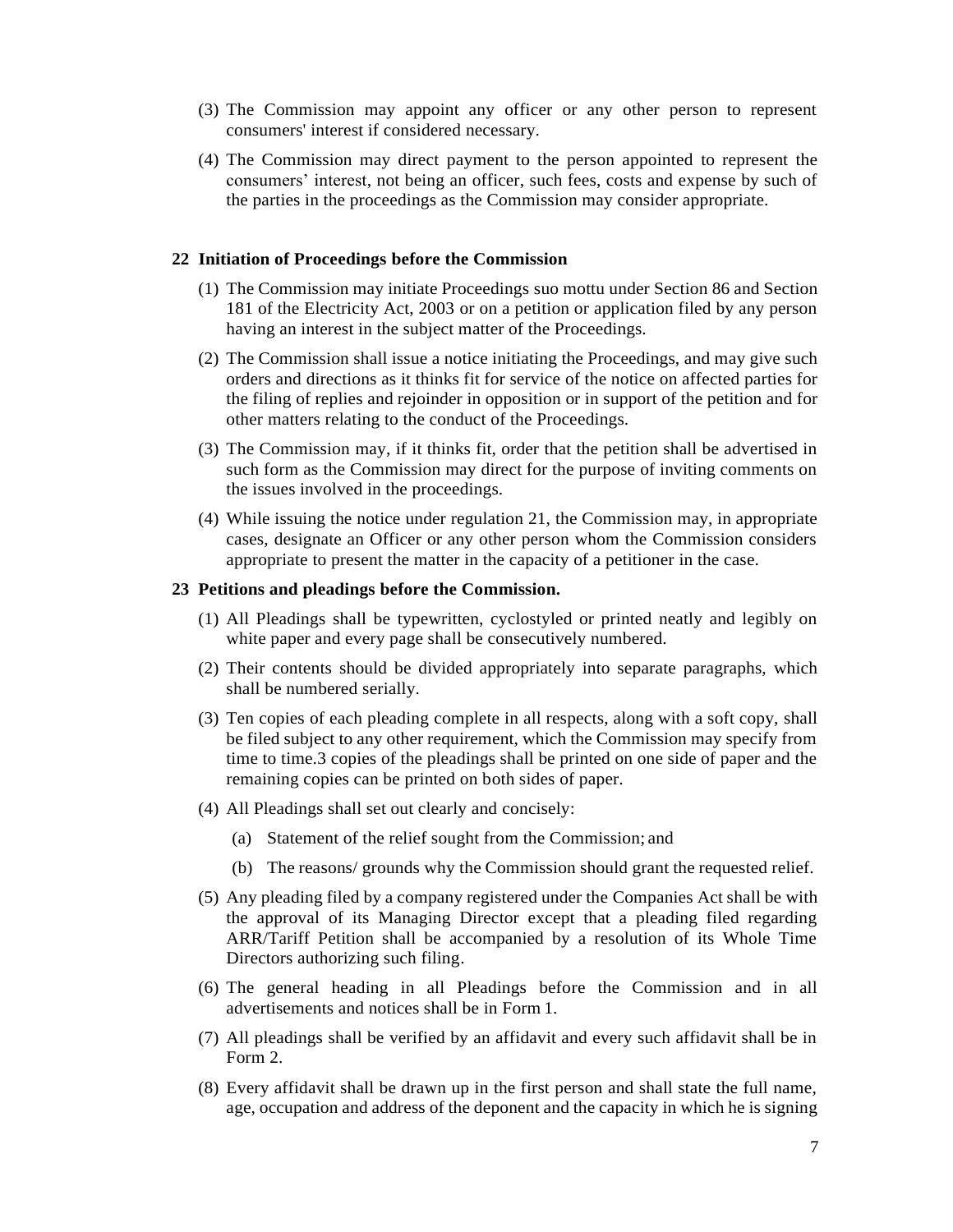and shall be signed and sworn before a person lawfully authorized to take and receive affidavits. The affidavit shall also declare that there is no case pending in any Court of Law with regard to the matter referred to the Commission.

# **24 Presentation and scrutiny of the pleadings, etc.**

- (1) Pleadings shall be filed in such number of copies as specified in Regulation 22, and each copy shall be complete in all respects. In case of Annual Revenue Requirement (ARR) and tariff applications or where any agreement or license is being filed before the Commission for which an approval is being sought, one soft copy of each application in word format shall also be filed alongwith the petition.
- (2) Pleadings shall be presented during working hours of the Commission in person or by any duly authorised agent or representative, at the headquarters or such other filing centre or centres as may be notified by the Commission from time to time. Pleadings may also be sent by registered post with acknowledgement due to the Commission at the places mentioned above. The vakalatnama in favour of the advocate and, in the event the Pleadings are presented by an authorised agent or representative, the agent's or representative's authority shall be filed along with the relevant Pleading, if not already filed on the record of the case.
- (3) Upon the receipt of a Pleading the Receiving Officer shall acknowledge the receipt by stamping and endorsing the date on which the Pleading has been presented and shall issue an acknowledgement with stamp and date to the person filing the Pleading. In case the Pleading is received by registered post the date on which the Pleading is actually received at the office of the Commission shall be taken as the date of the presentation of the Pleading. The presentation and the receipt of the Pleading shall be duly entered in the register maintained for the purpose by the relevant filing Centre of the Commission.
- (4) The Receiving Officer will review Pleadings for completeness and may decline to accept any Pleading that does not conform to the provisions of the Act or the Regulations or directions given by the Commission or is otherwise defective or which is presented otherwise than in accordance with the Regulations or directions of the Commission.
	- (a) No Pleading shall be refused for defect in its form or content, without giving an opportunity to the person filing it to rectify the defect.
	- (b) The Receiving Officer shall advise in writing the person filing the Pleading of any defects and the time allowed to rectify them.
- (5) A party aggrieved by any order of the Receiving Officer in regard to the presentation of a Pleading may request the matter to be placed before the Secretary of the Commission for appropriate orders.
- (6) The Chairperson or any Member as the Chairperson may designate for the purpose shall be entitled to, either on an application made by any person or suo mottu, call for the Pleading presented by the party and give such directions regarding the presentation and acceptance of the Pleading as he considers appropriate.

### **25 Admission and registration of a case**

(1) If on scrutiny, a petition is not refused or any order of refusal is rectified by the Secretary or by the Chairperson or the Member of the Commission designated for the purpose, the case shall be duly registered and given a number in the manner to be specified by the Commission.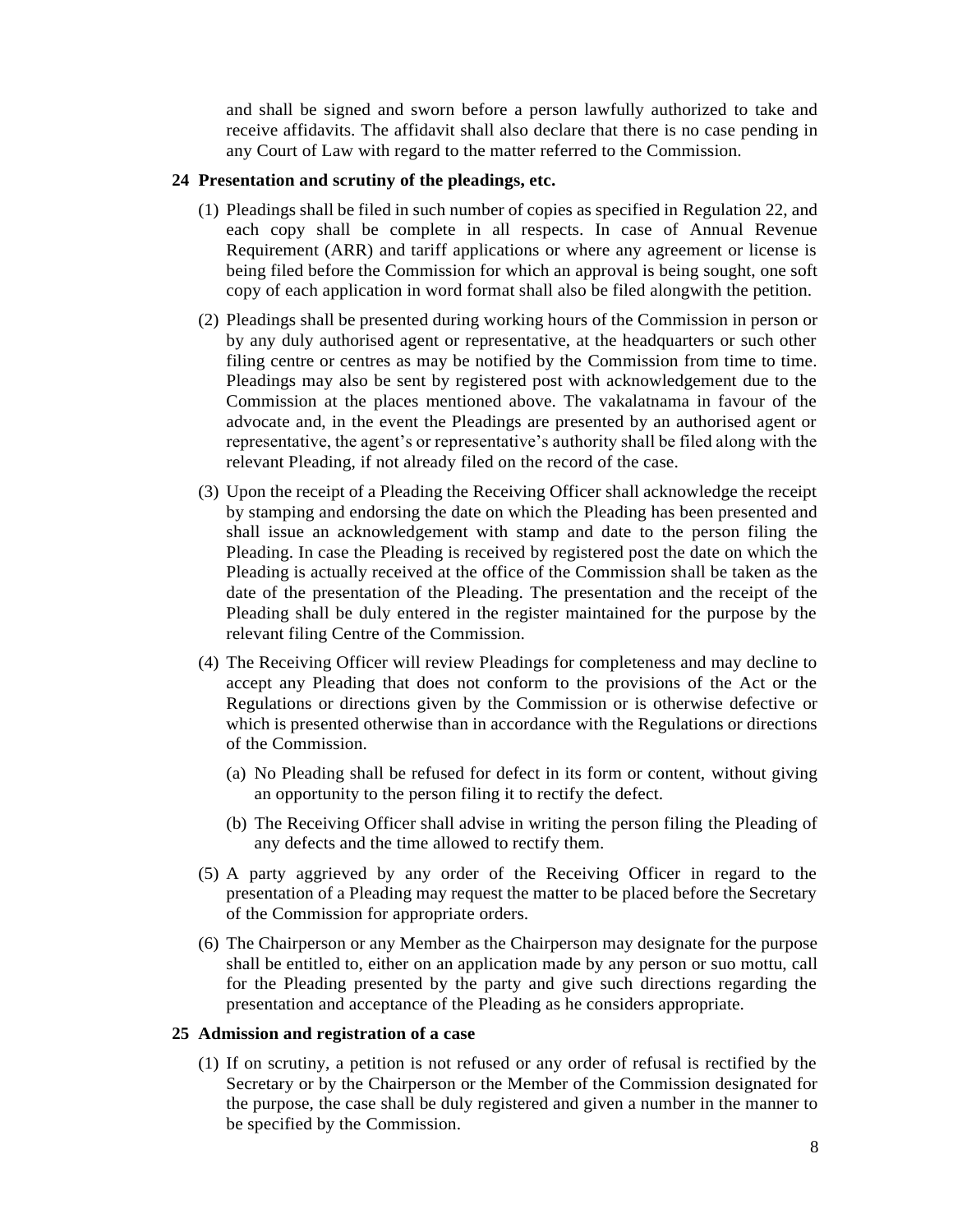- (2) As soon as the petition and all necessary documents are lodged and the defects and objections, if any, are removed, and the petition has been scrutinised and the case is numbered, the case shall be put up before the Commission for preliminary hearing and admission.
- (3) The Commission may admit the case for hearing without requiring the attendance of the party. The Commission shall not pass an order refusing admission without giving the party concerned an opportunity to show cause why the case should not be refused. The Commission may require the petition to be served on a licensee or other respondent named in it or any other person as the Commission may consider appropriate and hold a preliminary hearing to decide on the admission of the case.

### **26 Service of notices and processes issued by the Commission**

- (1) Every notice, order or documents, by or under these regulations or applicable legal framework required or authorized to be addressed to any person may be served on him by delivering the same after obtaining signed acknowledgement receipt thereof or by registered post or such means of delivery as may be prescribed:
	- (a) Where the State Government is the addressee, at the office of such officer as the Appropriate Government may prescribe in this behalf;
	- (b) Where the Commission is the addressee, at the office of the Commission;
	- (c) Where a company is the addressee, at the registered office of the Company or, in the event of the registered office of the Company not being in India, at the head office of the Company in India;
	- (d) Where any other person is the addressee, at the usual or last known place of abode or business of the person.
	- (e) By publication in newspaper in cases where the Commission is satisfied that it is not reasonably practicable to serve the notices, processes, etc. on any person in the manner mentioned above.
- (2) Every notice, order or document by or under these regulations or applicable legal framework required or authorized to be addressed to the owner or occupier of any premises shall be deemed to be properly addressed if addressed by the description of the owner or occupier of the premises (naming the premises), and may be served by delivering it, or a true copy thereof, to some person on the premises, or if there is no person on the premises to whom the same can with reasonable diligence be delivered, by affixing it on some conspicuous part of the premises.
- (3) Every notice or process required to be served on or delivered to any person may be sent to the person or his agent empowered to accept service at the address furnished by the applicant or petitioner for service or at the place where the person or his agent ordinarily resides or carries on business or personally works for gain.
- (4) Every notice, order or document by or under the Act or these regulations required, or authorized to be addressed to any person may, in addition to the means provided above, may also be delivered by any of the following means:
	- (a) through special messenger and obtaining signed acknowledgement; or
	- (b) by telegraphic message; or
	- (c) by fax; or
	- (d) by email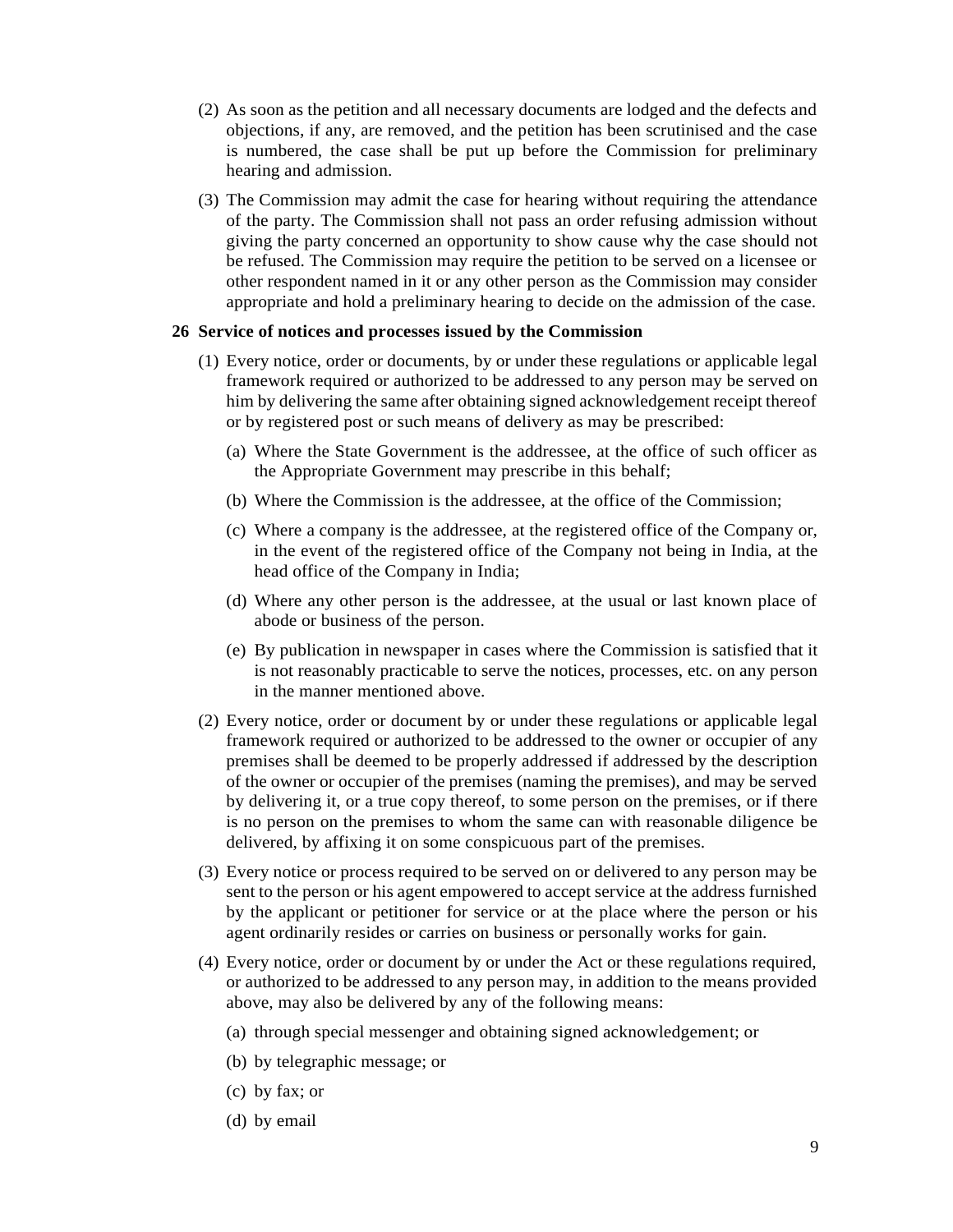- (5) In the event any matter is pending before the Commission and the person to be served has authorised an agent or representative to appear for or represent him or her in the matter, such agent or representative shall be deemed to be duly empowered to take service of the notices and processes on behalf of the party concerned in all matters and the service on such agent or representative shall be taken as due service on the person to be served.
- (6) Where a notice is served by a party to the Proceedings, either in person or through registered post, an affidavit of service shall be filed by the party with the Commission giving details of the date and manner of service.
- (7) Where any case is required to be advertised it shall be advertised in such publications, and in such form and manner as the Commission may direct.
- (8) Save as otherwise provided in the applicable legal framework or in the Regulations and subject to any direction which the Commission or the Secretary or the Officer designated for the purpose may give, the petitioner, applicant or any other person whom the Commission makes responsible for the conduct of the Proceedings shall arrange for service of all notices, summons, and other processes and for advertisement and publication of notices and processes required to be served. The Commission may also effect service or give directions for effecting service in any other manner it considers appropriate. The Commission shall, however, be entitled to decide in each case the person(s) who shall bear the cost of such service and publications.
- (9) In default of compliance with the requirements of the Regulations or directions of the Commission as regards the service of notices, summons or processes or the advertisement and publication thereof, the Commission may either dismiss the case or give such other or further directions as it thinks fit.
- (10) No service or publication required to be done shall be deemed invalid by reason of any defect in the name or description of a person provided that the Commission is satisfied that such service is in other respects sufficient, and no proceeding shall be invalidated by reason of any defect or irregularity unless the Commission, on an objection taken, is of the opinion that substantial injustice has been caused by such defect or irregularity or there are otherwise sufficient reasons for doing so.

### **27 Filing of reply, opposition, objections, etc.**

- (1) Each person to whom a notice initiating Proceedings is issued (hereinafter the respondent) who intends to respond to the notice, whether in support of or in opposition to the petitioner or applicant, shall file its reply and the documents relied upon within such period and in such number of copies as specified by the Commission in Regulation 26. In its reply, the respondent shall specifically admit, deny or explain the facts stated in the notice initiating the Proceedings and may also state such additional facts as he considers necessary for just decision of the case. The reply shall be signed and verified and supported by affidavit in the same manner as in the case of the Petition. The respondent shall also indicate whether he wishes to participate in person in the Proceedings and be heard.
- (2) The respondent shall serve a copy of the reply along with the documents duly attested to be true copies on the petitioner or his authorised representative and such other person as the Commission may specify, and file proof of such service with the office of the Commission at the time of filing the reply.
- (3) Where the respondent states additional facts as may be necessary for the just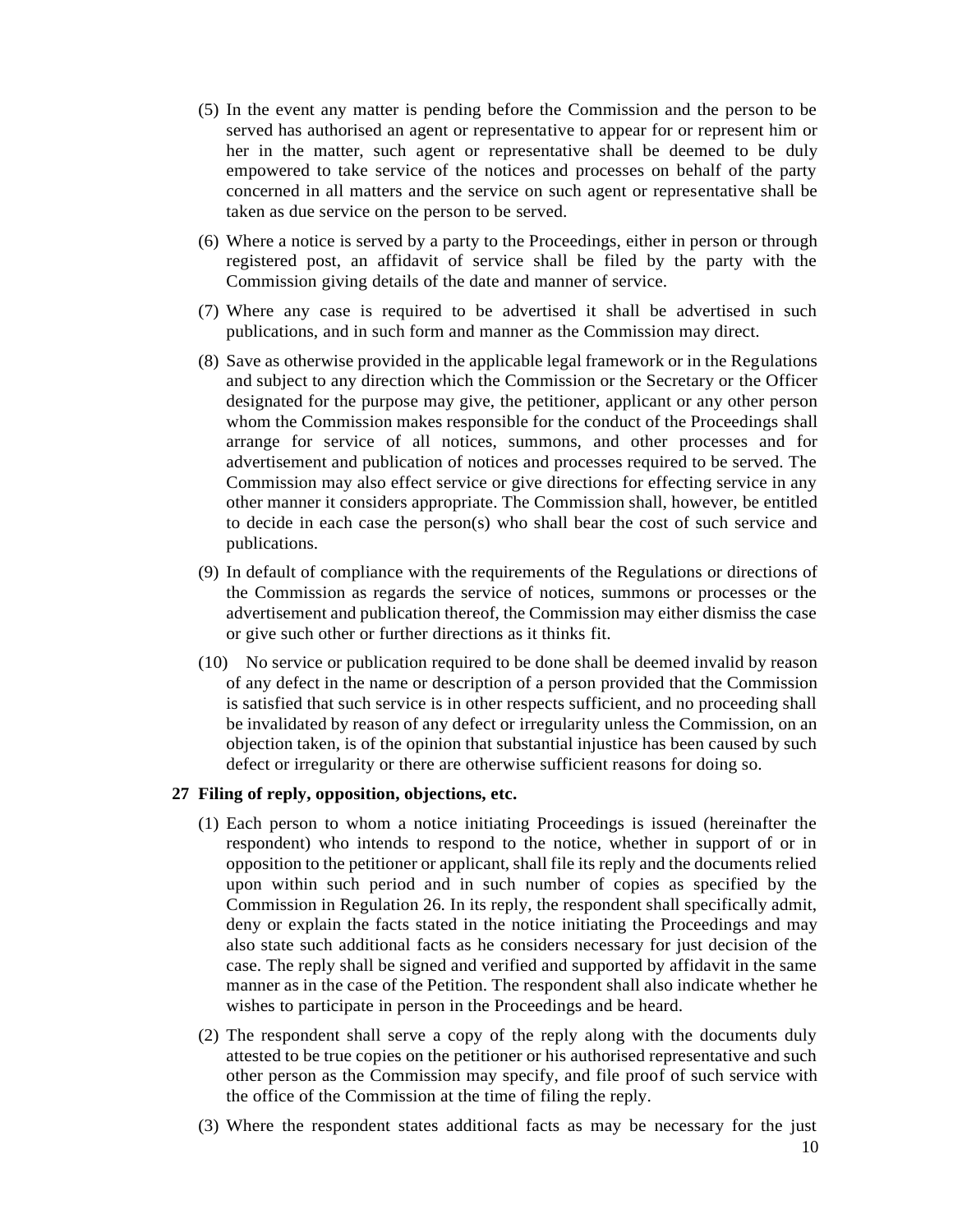decision of the case, the Commission may allow the petitioner to file a rejoinder to the reply filed by the respondents. The procedure mentioned above for filing of the reply shall apply mutatis mutandis to the filing of the rejoinder.

- (4) Every person who intends to file an objection or comments in regard to a matter pending before the Commission, pursuant to the advertisement and publication issued for the purpose (other than the persons to whom notices, processes, etc. have been issued calling for reply) shall deliver to an Officer designated by the Commission a statement of the objection or comments with copies of the documents and evidence in support thereof within the time fixed for the purpose.
- (5) The Commission may permit such person or persons as it may consider appropriate to participate in the Proceedings before the Commission (hereafter, an intervenor) if, on the report received from the Officer, the Commission considers that the participation of such person or persons will facilitate the Proceedings and the decision in the matter. The Commission shall determine the extent to which intervenors shall be entitled to receive copies of pleadings.
- (6) Unless permitted by the Commission, the person filing a reply, objection or comments under this Regulation shall not be entitled to participate in the Proceedings. However, the Commission shall be entitled to take into account the objections and comments filed after giving such opportunity to the parties in the Proceedings as the Commission consider appropriate to respond to the reply, objections, and comments.

### **28 Hearing of the matter**

- (1) On admittance, the matter shall be heard by the Commission if so required under the applicable legal framework and for this purpose the Commission shall meet at the head office or any other place at such time as the Chairperson may direct. The proceedings shall be conducted in a manner that is consistent with such specific timing requirements as are set forth in the applicable legal framework or otherwise to fulfill the need for timely completion of the matters taking into account the relief prayed for.
- (2) The Commission may decide the matter on the pleadings of the parties or may call for the parties to produce evidence by way of affidavit or hear oral evidence in the matter.
- (3) If the Commission directs evidence of a party to be laid by way of affidavit, the Commission may, if considered necessary or expedient, grant an opportunity to the other party to cross-examine the deponent on the affidavit filed.
- (4) The Commission may, if considered necessary or expedient, direct that the evidence of any of the parties be recorded by an Officer or person designated for the purpose by the Commission.
- (5) The Commission may direct the parties to file written note or arguments or submissions in the matter.
- (6) The parties to the proceedings have to intimate the Commission in a timely manner, not less than one day in advance, before seeking adjournment of the scheduled hearing.
- **29 Power of the Commission to call for further information, evidence, etc.**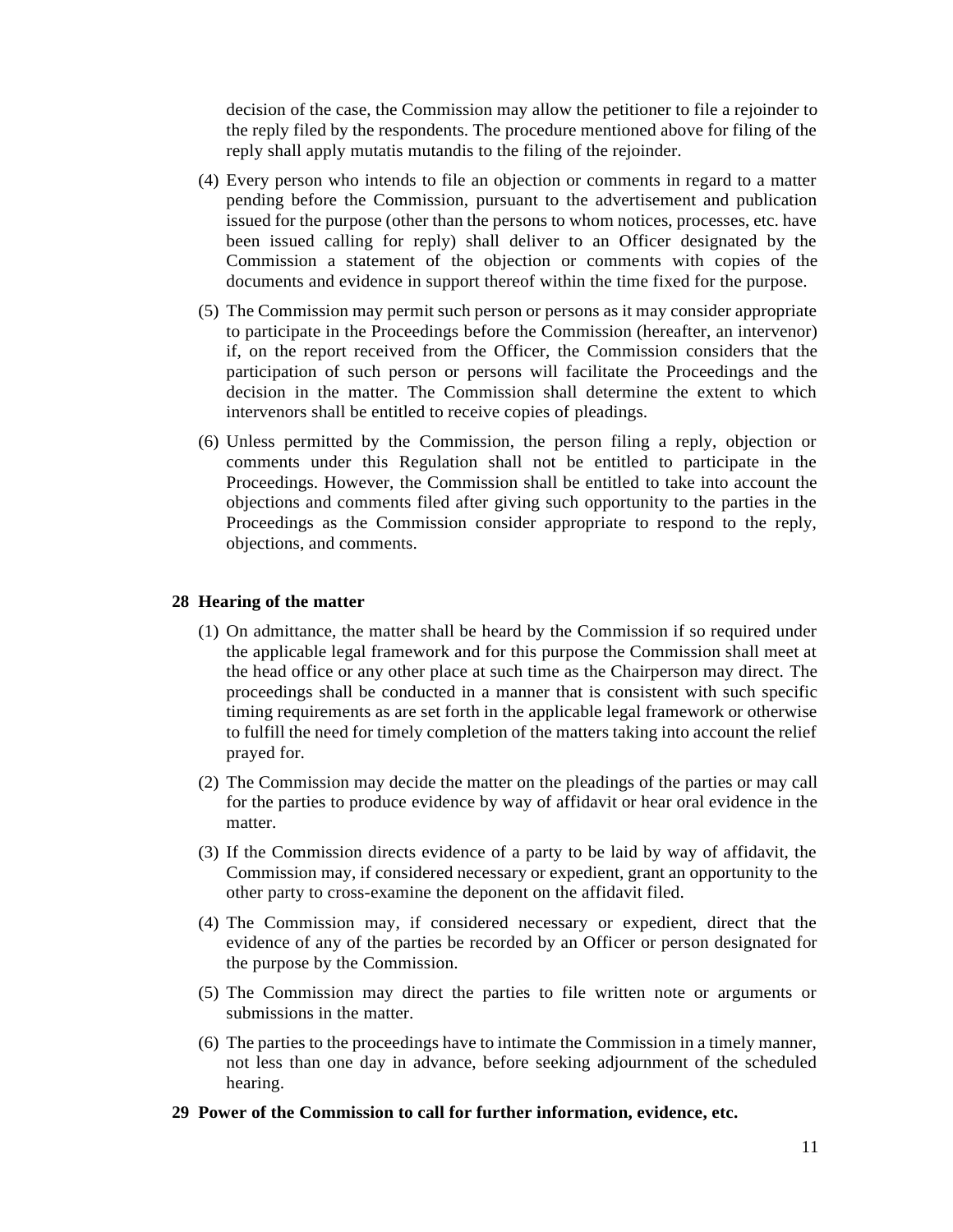- (1) The Commission may, at any time before passing orders on the matter, require the parties or any one or more of them or any other person whom the Commission considers appropriate, to produce such documentary or other evidence as the Commission may consider necessary for the purpose of enabling it to pass orders.
- (2) The Commission may direct the summoning of the witnesses, discovery and production of any document or other material objects producible in evidence, requisition of any public record from any office, examination by an Officer of the books, accounts or other documents or information in the custody or control of any person, which the Commission considers relevant for the matter.

### **30 Reference of issues to others**

- (1) At any stage of the Proceedings the Commission shall be entitled to refer such issue or issues in the matter as it considers appropriate to persons including, but not limited to, the Officers and consultants of the Commission whom the Commission considers as qualified to give expert advice or opinion.
- (2) The Commission may nominate from time to time any person including, but not limited to, the Officers and consultants to visit any place or places for inspection and report on the existence or status of the place or any facilities therein.
- (3) The Commission, if it thinks fit, may direct the parties to appear before the persons designated in sub-regulations (1) or (2) above to present their respective views on the issues or matters referred to.
- (4) The report or the opinion received from such persons shall form a part of the record of the case and the parties shall be given the copies of the report or opinion given by the person designated by the Commission. The parties shall be entitled to file their version either in support or in opposition to the report or the opinion.
- (5) The Commission shall duly take into account while deciding the matter the report or the opinion given by the person, the reply filed by the parties, and if considered necessary direct the examination before the Commission of the person giving the report or the opinion. The Commission shall not be bound to accept any report or the opinion given by the persons designated in sub-regulations (1) or (2) as conclusive.

# **31 Procedure to be followed where any party does not appear**

- (1) Where, on the date fixed for hearing or any other date to which such hearing may be adjourned, any party does not appear, either in person or by an authorised agent, when the matter is called for hearing, the Commission may, in its discretion, either dismiss the case for default if it is the petitioner or the person moving the Commission for hearing who has failed to appear, or proceed ex parte against the respondent(s) failing to appear, if it is proved that the notice, process or summons had been duly served on the respondent(s) and hear and decide the case.
- (2) Where a case is dismissed in default or decided ex parte, the person aggrieved may file an application within 30 days from the date of such dismissal or being proceeded ex parte, as the case may be, for recall of the order passed, and the Commission may recall the order on such terms as it thinks fit, if the Commission is satisfied that there was sufficient cause for the non appearance when the case was called for hearing.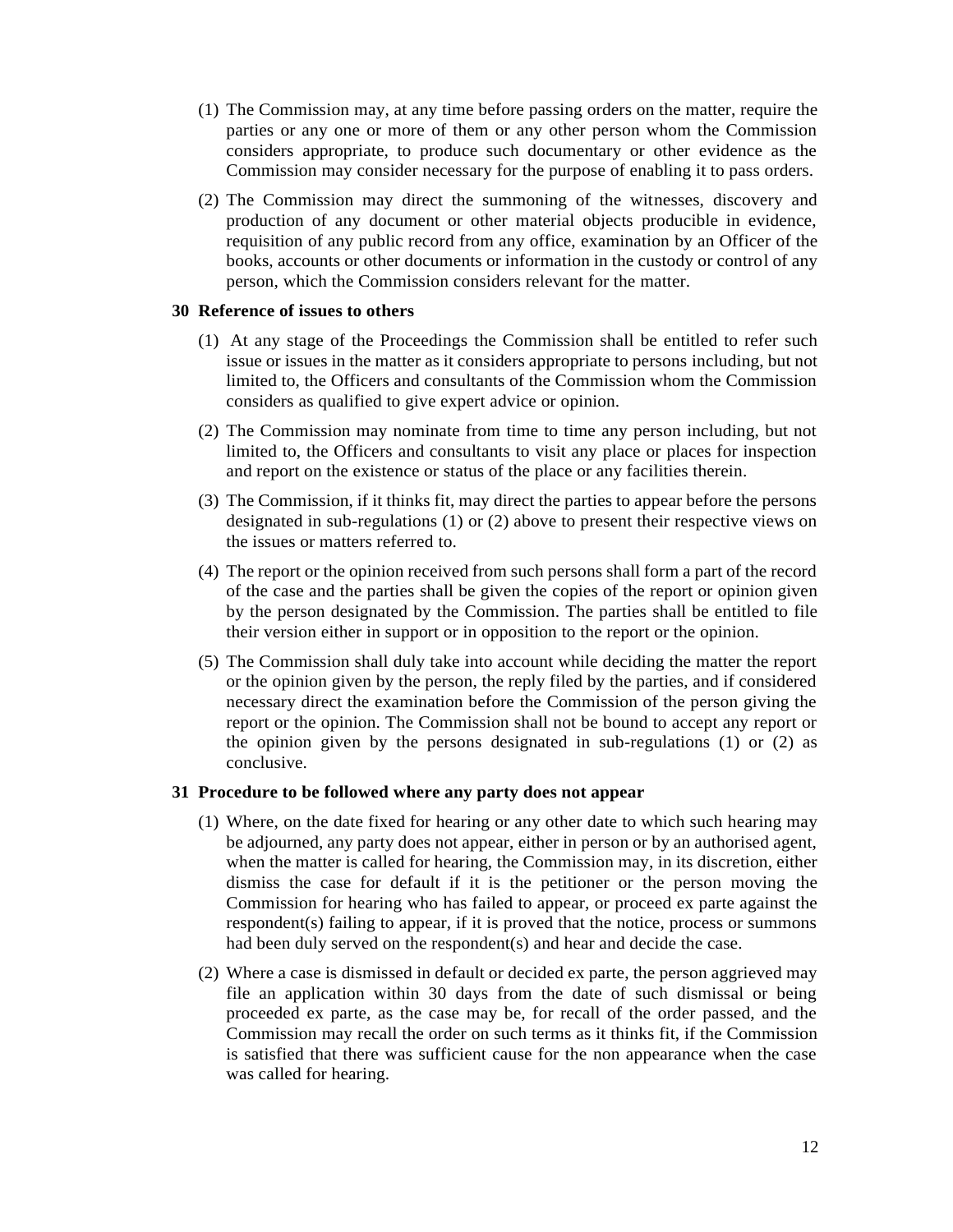### **Orders of the Commission**

**32** (1) The Commission shall pass orders determining Proceedings on their merits and the Chairperson and the Members of the Commission who hear the matter shall sign the orders.

(2) The Commission may pass at any stage, in any proceeding before it, such interim orders, including interim ex-parte orders that it may consider appropriate, amongst other things, to protect the rights and interest of any of the parties to the proceedings or any other person including consumers or any class or classes of consumers.

- **33** The reasons given by the Commission in support of the orders, including those by the dissenting Member, if any, shall form a part of the order and shall be available for inspection and supply of copies in accordance with these Regulations.
- **34** All orders and decisions issued or communicated by the Commission shall be certified by the signature of the Secretary or an Officer empowered in this behalf by the Chairperson and bear the official seal of the Commission.
- **35** All final orders of the Commission shall be communicated to the parties in the Proceeding under the signature of the Secretary or an Officer empowered in this behalf by the Chairperson or the Secretary.
- **36** In accordance with Section 193 of the Indian Penal Code, 1860, who ever intentionally gives false evidence in any stage of a judicial proceeding or fabricates false evidence for the purpose of being used in any of the proceedings before the Commission, the Commission may, if it is satisfied that the person concerned should be punished with a sentence more than what is provided in Section 345 Cr. P.C., it shall take recourse to the procedure as provided under Section 346(1) Cr. P.C. and send the case to the concerned Magistrate for further necessary action
- **37** In accordance with the Section 228 of the Indian Penal Code, 1860, whoever intentionally offers any insult or causes interruption in any of the proceedings of the Commission, the Commission may, if it is satisfied that the person concerned should be punished with a sentence more than what is provided in Section 345 Cr. P.C., it shall take recourse to the procedure as provided under Section 346(1) Cr.P.C. and send the case to the concerned Magistrate for further necessary action.
- **38** In accordance with Section 345 of the Criminal Procedure Code, 1974, whoever intentionally offers any insult or causes any interruption in the presence of the Commission, the Commission may cause the offender to be detained in custody and may at any time before the rising of the Bench on the same day take cognizance of the offence and after giving the offender a reasonable opportunity of showing cause why he should not be punished under this Section, sentence the offender to fine not exceeding Rs. 200 and in default of payment of fine, simple imprisonment for a term which may extend to one month unless such fine be sooner paid.
- **39** If the Commission, in any case as referred to in the above Regulation, considers that a person accused of any of the offences referred to there under and committed in its view or presence should be imprisoned otherwise than in default of payment of fine or a fine exceeding Rs. 200/- should be imposed on him or if the Commission is, for any other reason, of opinion that the case should not be disposed off by it under Regulation 30(2) and 30(3) as above, it may forward the case to a Magistrate having jurisdiction to try the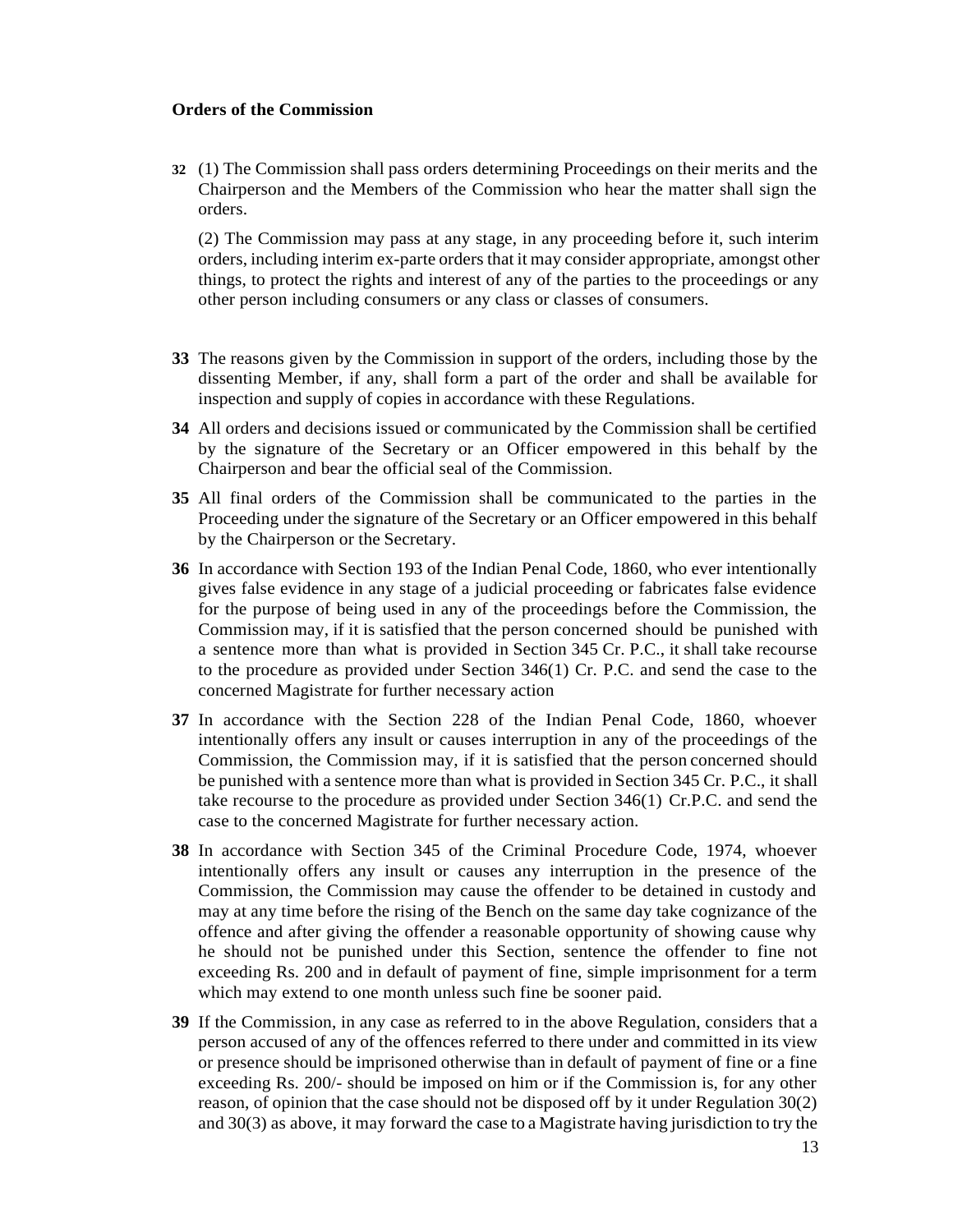same and may require security to be given for the appearance of such person before such Magistrate or if sufficient security is not given, shall forward such person in custody to such Magistrate.

# **40 Inspection of records and supply of certified copies**

- (1) Records of every Proceeding shall be open, as a matter of right, to the inspection of the parties or their authorised representatives at any time either during the pendency of the Proceeding or after the orders are passed, subject to payment of prescribed fee and complying with other terms the Commission may direct.
- (2) Records of every Proceeding, except those parts which for reasons specified by the Commission are confidential or privileged, shall be open to inspection by any person other than the parties to the case either during the Proceeding or after the orders have been passed, subject to such person complying with such terms as the Commission may direct from time to time including in regard to time, place, and manner of inspection and payment of fees.
- (3) Any person shall be entitled to obtain certified copies of the orders, decisions, directions and reasons in support thereof given by the Commission as well as the pleadings, papers and other parts of the records of the Commission to which he is entitled subject to payment of fee and complying with other terms which the Commission may direct.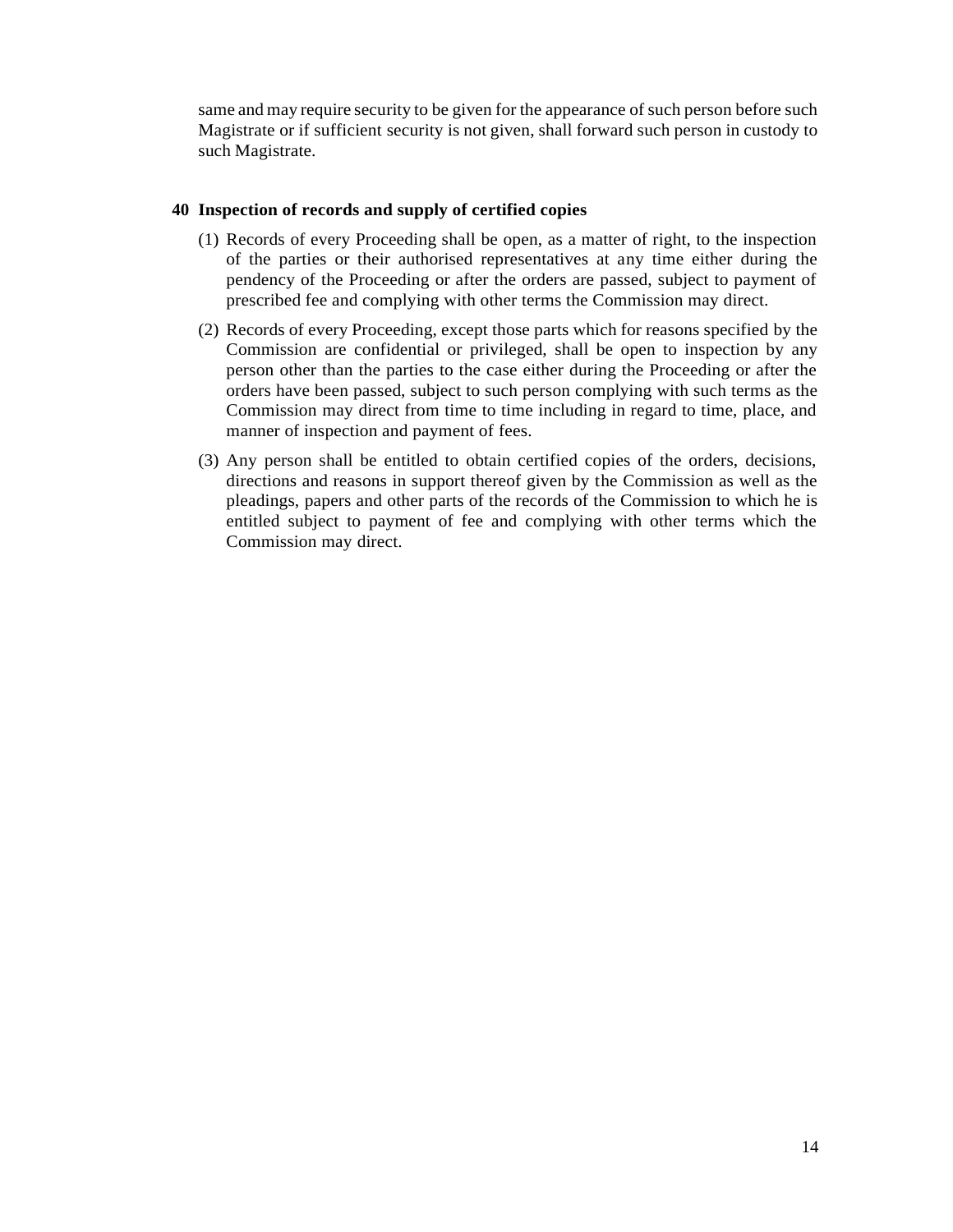# **CHAPTER - III**

# **ARBITRATION AND ADJUDICATION OF DISPUTES**

### **Arbitration of Disputes**

**42** Where any matter is, by or as per the legal framework, directed to be determined by arbitration, the matter shall, unless it is otherwise expressly provided in the license of a licensee, be determined by such person or persons as the Commission may nominate in that behalf on the application of either party; but in all other respects the arbitration shall be subject to the provisions of the Arbitration and Conciliation Act 1996 (26 of 1996).

# **Adjudication of Disputes**

- **43** Where any matter is required to be adjudicated upon by the Commission as per the applicable legal framework, any party to such a dispute in respect of matters provided under the Act may apply to the Commission for the dispute to be adjudged. Upon receiving an application for adjudication of disputes, theCommission shall issue a notice to the other parties to the dispute and such other persons, as the Commission considers appropriate to show cause as to why the dispute should not be settled through adjudication.
- **44** (1) The Commission may, after hearing the parties to whom notices have been issued under regulation 52 and if satisfied that no reason or cause has been shown against the proposed adjudication, pass an order directing that the dispute or the matter be referred for adjudication by a member to be appointed by the Commission.

(2)The procedure for adjudication and settlement to be followed shall be, as far as possible, the same as in the case of hearing before the Commission provided for in Chapter II above and as provided under Section 143 and 144 of the Act.

**45** (1)While holding an enquiry, the adjudicating officer shall have the power to summon and enforce attendance of any person acquainted with the facts and circumstances of the case to give evidence or produce any documents which in the opinion of the adjudicating officer may be useful for or relevant to the subject matter of the enquiry.

(2)The Adjudicating Officer after hearing the parties shall pass a speaking award giving reasons for the decision on all issues arising for adjudication and impose the penalty as provided in the Act.

(3)The cost of the adjudication and proceedings before the Adjudicating Officershall be borne by such parties and in such sums as the Adjudicating Officer may direct.

(4)The Adjudicating Officer may pass such interim orders in the matter as the he may consider appropriate at any time before or during the pendency of the proceedings before the Adjudicating Officer.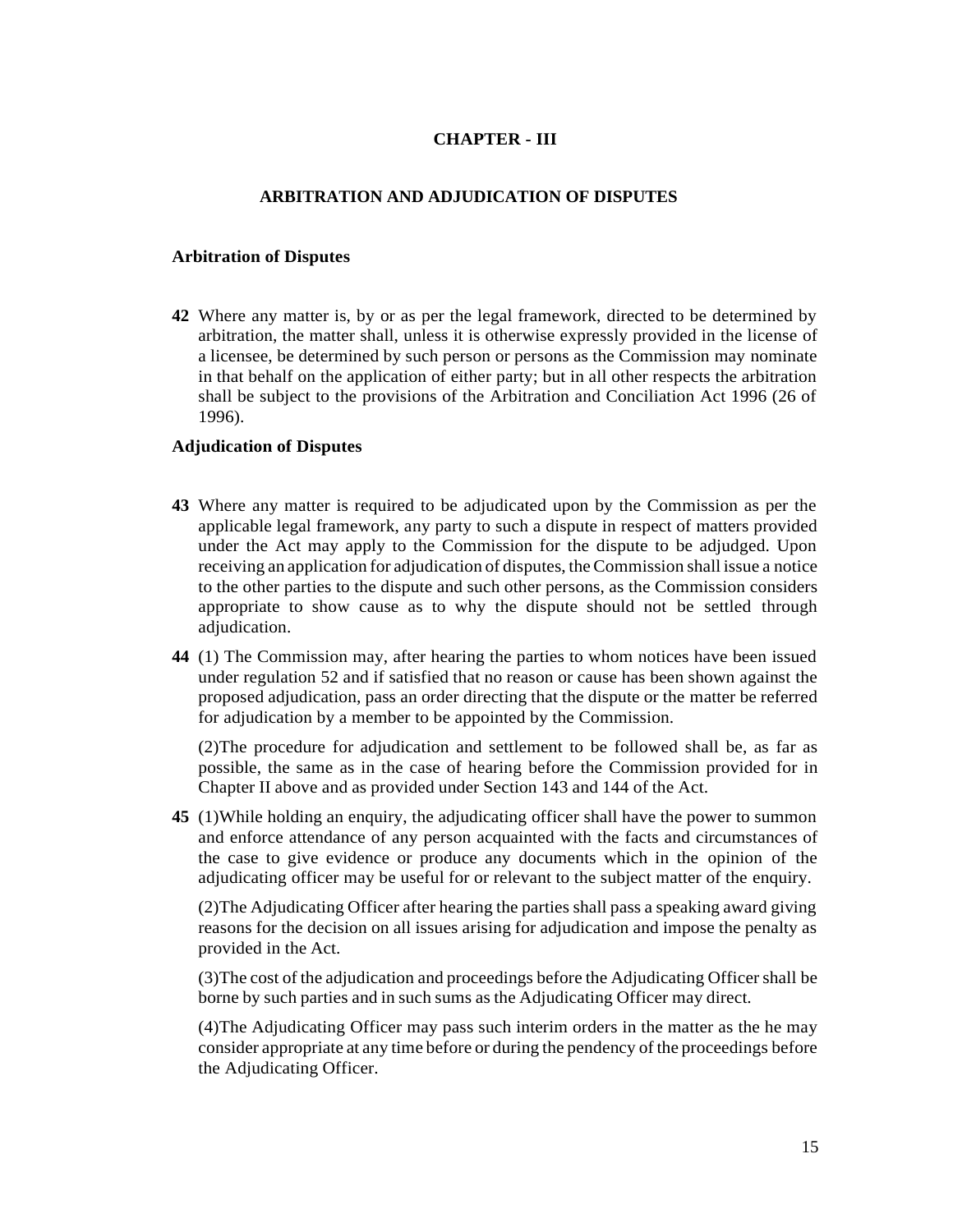# **CHAPTER IV LICENCES**

# **Application for license**

**46** Every application for a license under Section 14 of the Act shall be dealt within the framework of these regulations and the licensing regulations.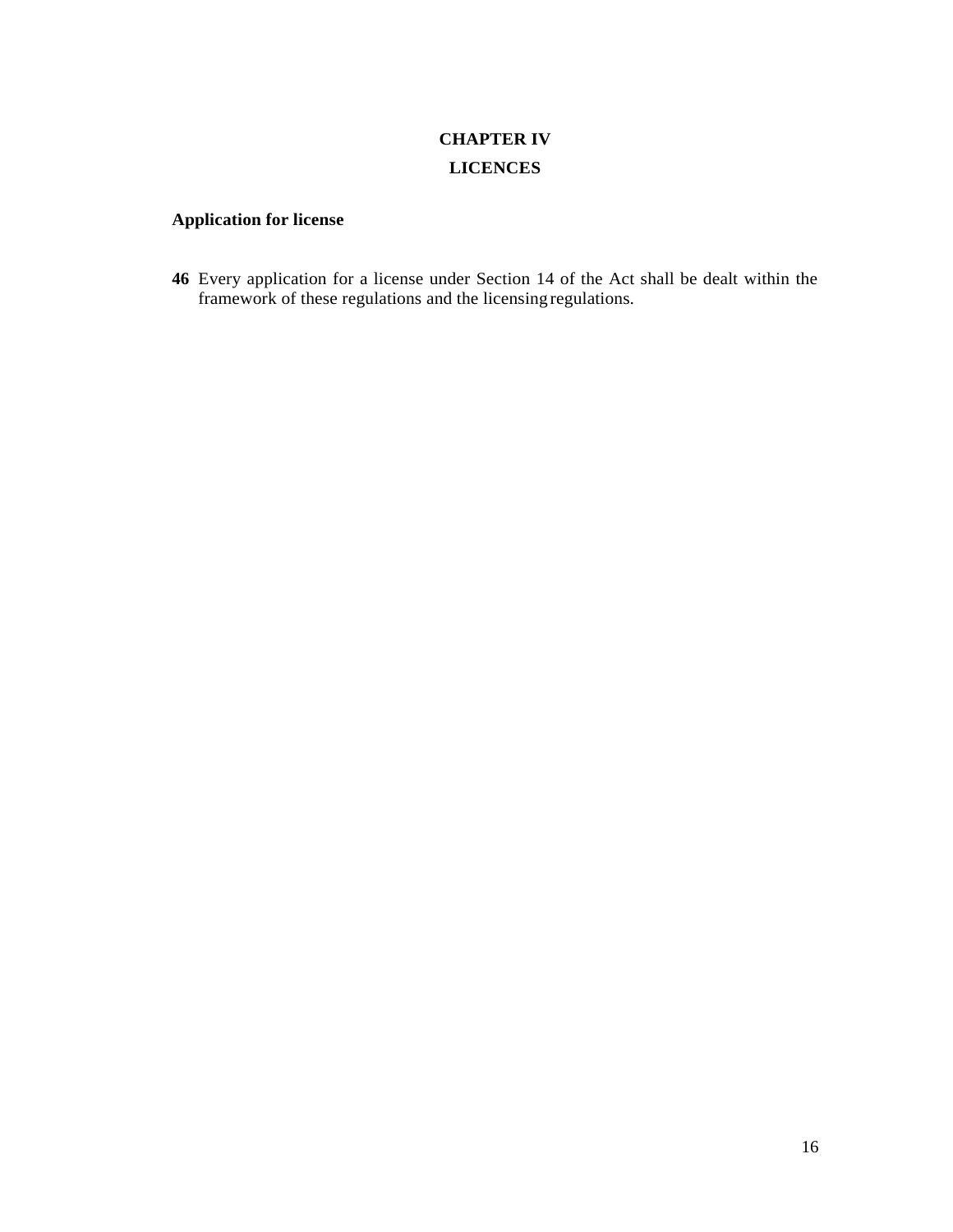### **CHAPTER V**

# **INVESTIGATION, INQUIRY, COLLECTION OF INFORMATION, ETC.**

- **47** The Commission may make such orders as it thinks fit in terms of the Act and under the legal framework for collection of information, inquiry, investigation, entry, search, seizure and, without prejudice to the generality of its powers in regard to the following:
- **48** The Commission may, at any time, direct the Secretary or any one or more Officers or consultants or any other person as the Commission considers appropriate to study, investigate or furnish information with respect to any matter within the purview of the Commission under the applicable legal framework.
- **49** The Commission may for the above purpose give such other directions as it may deem fit and specify the time within which the report is to be submitted or information furnished.
- **50** The Commission may issue or authorise the Secretary or an Officer to issue directions to any person to produce before it and allow to be examined and kept by a specified Officer the books, accounts, and other documents specified in the directions or to furnish to an Officer specified information in his possession for the purpose of examination by the Commission as provided under the applicable legal framework.
- **51** The Commission may, for the purpose of collecting any information, particulars or documents which it considers necessary in connection with the discharge of its functions under the applicable legal framework, issue such directions and follow any one or more of the methods provided for under the applicable legal framework.
- **52** If any such report or information so obtained appears to the Commission to be insufficient or inadequate, the Commission or the Secretary or an Officer authorised for the purpose may give directions for further inquiry, report and furnishing of information.
- **53** The Commission may direct such incidental, consequential and supplemental matters be attended to which may be considered relevant in connection with the above.
- **54** In connection with the discharge of its functions under the applicable legal framework and Regulation 74, the Commission may, if it thinks fit, direct a notice of inquiry to be issued and proceed with the matter in a manner provided under Chapter II of these Regulations.
- **55** The Commission may, at any time, take the assistance of any institution, consultants, experts, engineers, chartered/cost accountants, advocates, surveyors and such other technical and professional persons as it may consider necessary, and ask them to study, investigate, inquire into any matter or issue and submit report or reports or furnish any information. The Commission may determine the terms and conditions for engagement of such professionals.
- **56** If the report or information obtained in terms of the above Regulations or any part thereof is proposed to be relied upon by the Commission for forming its opinion or view in any Proceedings, the parties in the Proceedings shall be given a reasonable opportunity for filing objections and making submissions on the report or information.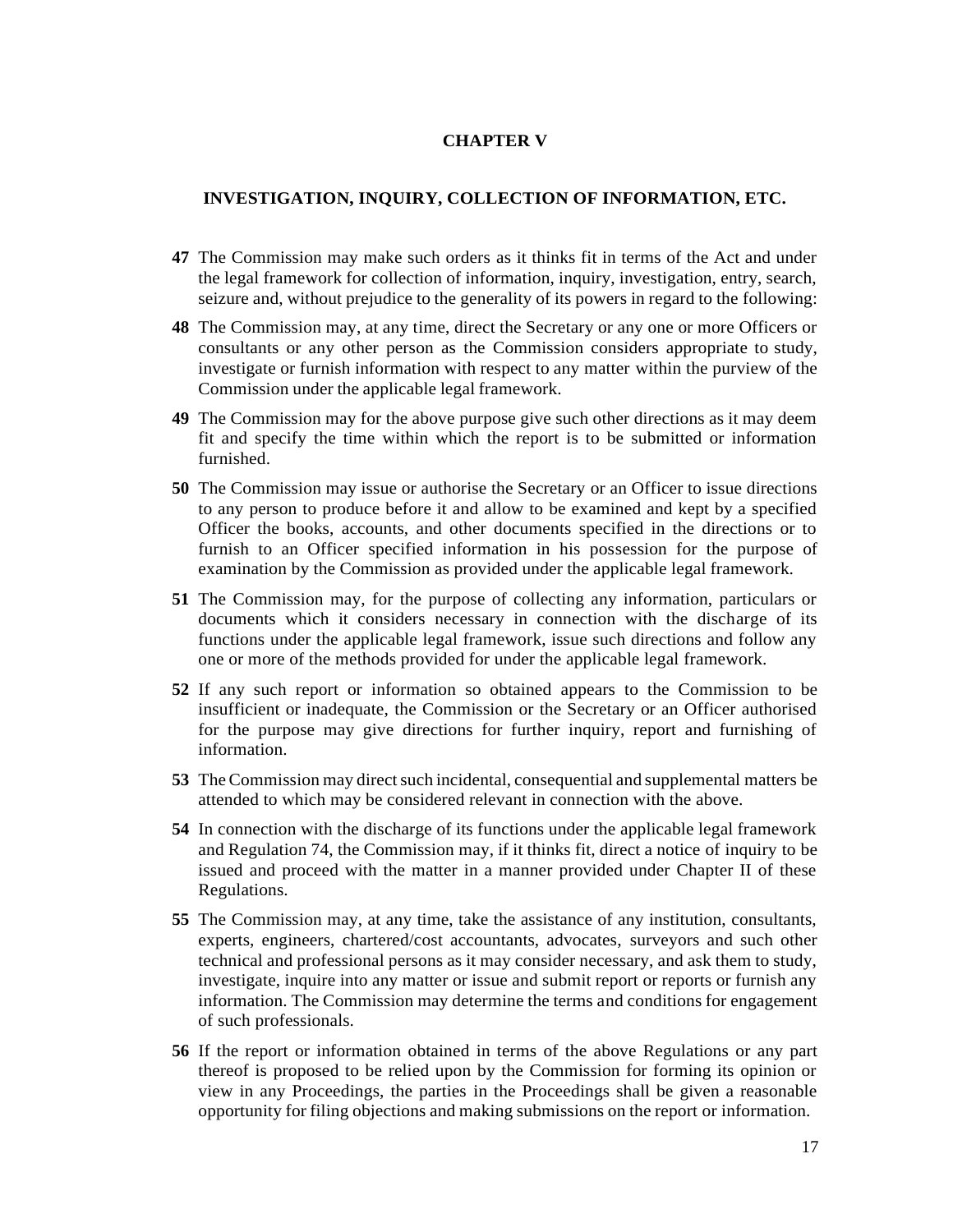### **CHAPTER VI**

### **MISCELLANEOUS**

# **Review of the decisions, directions, and orders**

**57** (1) All relevant provisions relating to review of the decisions, directions and orders as provided in the Code of Civil Procedure 1908, as amended from time to time, shall apply *mutatis mutandi* for review of the decisions, directions and order of the Commission.

Provided that the Commission may on the application of any party or person concerned, filed within a period of 45 days of the receipt of such decision, directions or order, review such decision, directions or orders and pass such appropriate orders as the Commission may deem fit

(2) No application for review shall be considered unless an undertaking has been given by the applicant that he has not preferred appeal against the decision, direction, or order, sought to be reviewed, in any Court of Law.

(3) No application for review shall be admitted/ considered unless an undertaking has been given by the applicant that in case he files an appeal of the decision, direction or order of which review is pending adjudication, he shall immediately inform the Commission regarding the fact of filing the appeal.

- **58** The Commission may on its own motion or on the application of any party correct any clerical or arithmetical errors in any order passed by the Commission.
- **59** An application for such review shall be filed and dealt with in accordance with Chapter II of these Regulations.

# **Continuance of Proceeding after death, etc.**

**60** (1) Where in any Proceeding any of the parties to Proceedings dies or is adjudicated as an insolvent or, in the case of a Company, is liquidated or wound up, the Proceedings shall continue with the successors-in-interest, the executor, administrator, receiver, liquidator or other legal representative of the party concerned.

(2)The Commission may, for reasons to be recorded, treat the Proceedings as abated by the circumstances above and dispense with the need to make the successor-ininterest a party to the Proceedings.

(3)In case any person wishes to make a successor-in-interest a party to Proceedings, it shall file an application for the purpose within 90 days from the date of acquiring knowledge of the predecessor's death, insolvency, liquidation, or winding up.

# **Publication of case**

**61** (1) Where any application, petition, or other matter is required to be published under the applicable legal framework or these Regulations or as per the directions of the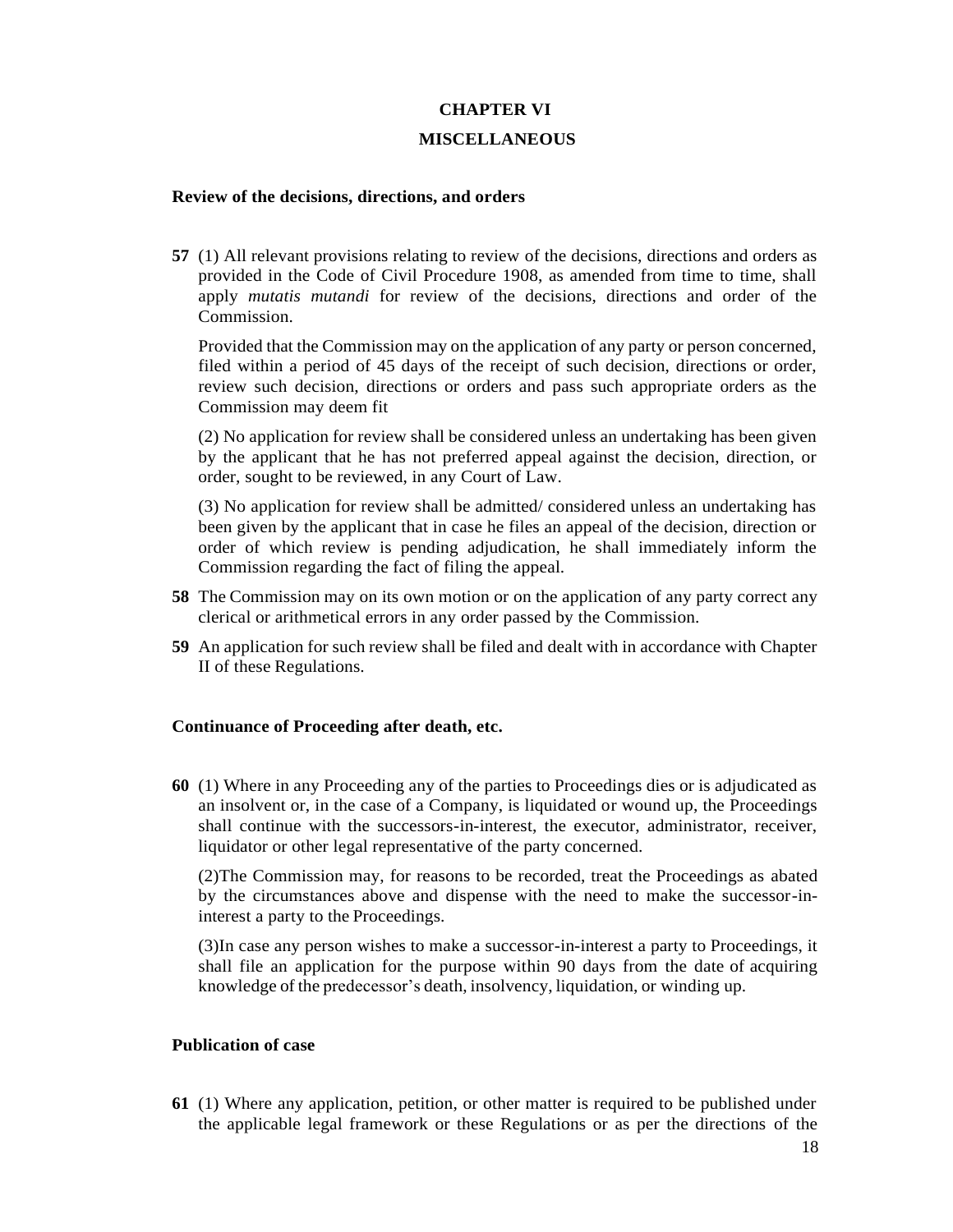Commission, itshall, unless the Commission otherwise orders or the Act or Regulations otherwise provide, be advertised not less than 5 days before the date fixed for hearing.

(2)Except as otherwise provided, such advertisements shall give a heading briefly describing the subject matter.

(3)Advertisements required by this Regulation shall be approved by the Officer designated for the purpose before publication.

**62** Where any matter is to be decided through a public hearing, a notice for the same shall also be published in a vernacular newspaper having wide circulation in the area.

### **Confidentiality**

**63** (1) Records of the Commission, except those parts which are confidential or privileged, shall be open to inspection by the general public, subject to the payment of fee and complying with such other terms as the Commission may direct.

(2)The Commission may, on such terms and conditions as the Commission considers appropriate, provide for certified copies of documents and papers available with the Commission to be supplied to anyperson.

(3)The Commission may by order direct that any information, documents and other papers and materials in the possession of the Commission or any of its Officers, consultants, or representatives, which are required by law or for other reasons to be specified by the Commission to be kept confidential, shall not be available for inspection or copying. The Commission may also direct that such document, papers, or materials shall not be used in any manner except as specifically authorised by the Commission.

# **Issue of orders and practice directions**

**64** Subject to the provisions of the Act and these Regulations, the Commission may, from time to time, issue orders and practice directions in regard to the implementation of the Regulations and procedure to be followed and various matters, which the Commission has been empowered by these Regulations to specify or direct.

#### **Saving of inherent power of the Commission**

- **65** Nothing in these Regulations shall be deemed to limit or otherwise affect the inherent power of the Commission to make such orders as may be necessary for ends of justice or to prevent the abuse of the process of the Commission.
- **66** Nothing in these Regulations shall bar the Commission from adopting in conformity with the provisions of the Act a procedure at variance with any of the provisions of these Regulations if the Commission, in view of the special circumstances of a matter or class of matters and for reasons to be recorded in writing, deems it necessary or expedient for dealing with such a matter or class of matters.
- **67** Nothing in these Regulations shall, expressly or impliedly, bar the Commission to deal with any matter or exercise any power under the applicable legal framework for which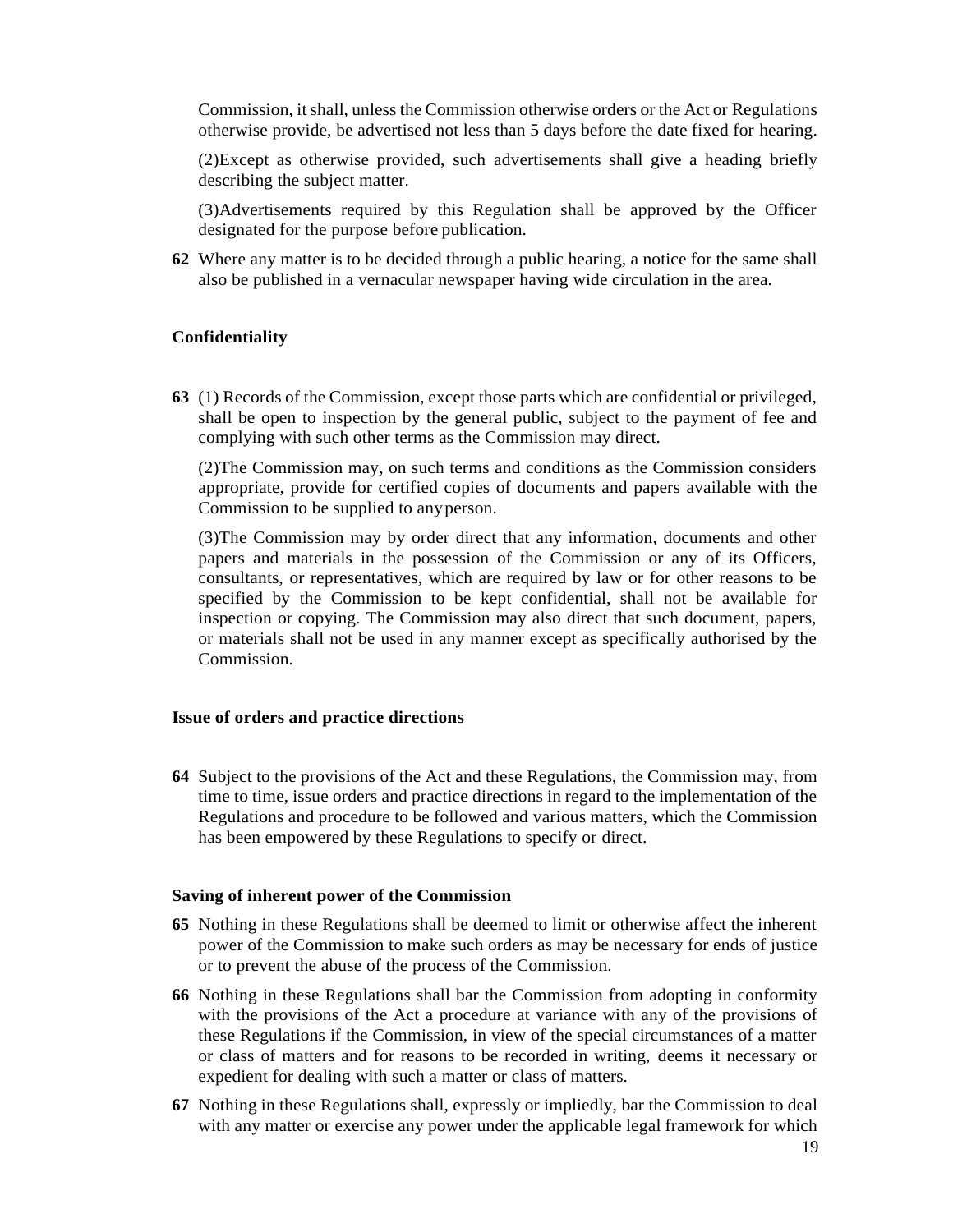no Regulations have been framed, and the Commission may deal with such matters, powers and functions in a manner it thinks fit.

### **General power to amend**

**68** The Commission may, at any time and on such terms as to costs or otherwise as it may think fit, amend any defect or error in any Proceedings before it, and all necessary amendments shall be made for the purpose of determining the real question or issue arising in the Proceedings.

### **Power to remove difficulties**

- **69** If any difficulty arises in giving effect to any of the provisions of these Regulations, the Commission may, by general or special order, do anything not being inconsistent with the provisions of the Act, which appears to it to be necessary or expedient for the purpose of removing the difficulty.
- **70** In case of any difficulty in interpretation of these Regulations the same shall be done by the Commission in accordance with the provisions of the Electricity Act, 2003. In case of any conflict between the provisions of these regulations and the provisions of the Electricity Act, 2003, the provisions of the Act shall prevail in all case.

## **Power to dispense with the requirement of the Regulations**

**71** The Commission shall have the power, for reasons to be recorded in writing and with notice to the affected parties, to dispense with the requirements of any of the Regulations in a specific case or cases subject to such terms and conditions as may be specified.

### **Extension or abridgement of time prescribed**

**72** Subject to the provisions of the Act, the time prescribed by these Regulations or by order of the Commission for doing any act may be extended (whether it has already expired or not) or abridged for sufficient reason by order of the Commission.

# **Effect of non-compliance**

**73** Failure to comply with any requirement of these Regulations, practice directions or guidelines shall not invalidate any Proceedings merely by reason of such failure unless the Commission is of the view that such failure has resulted in miscarriage of justice.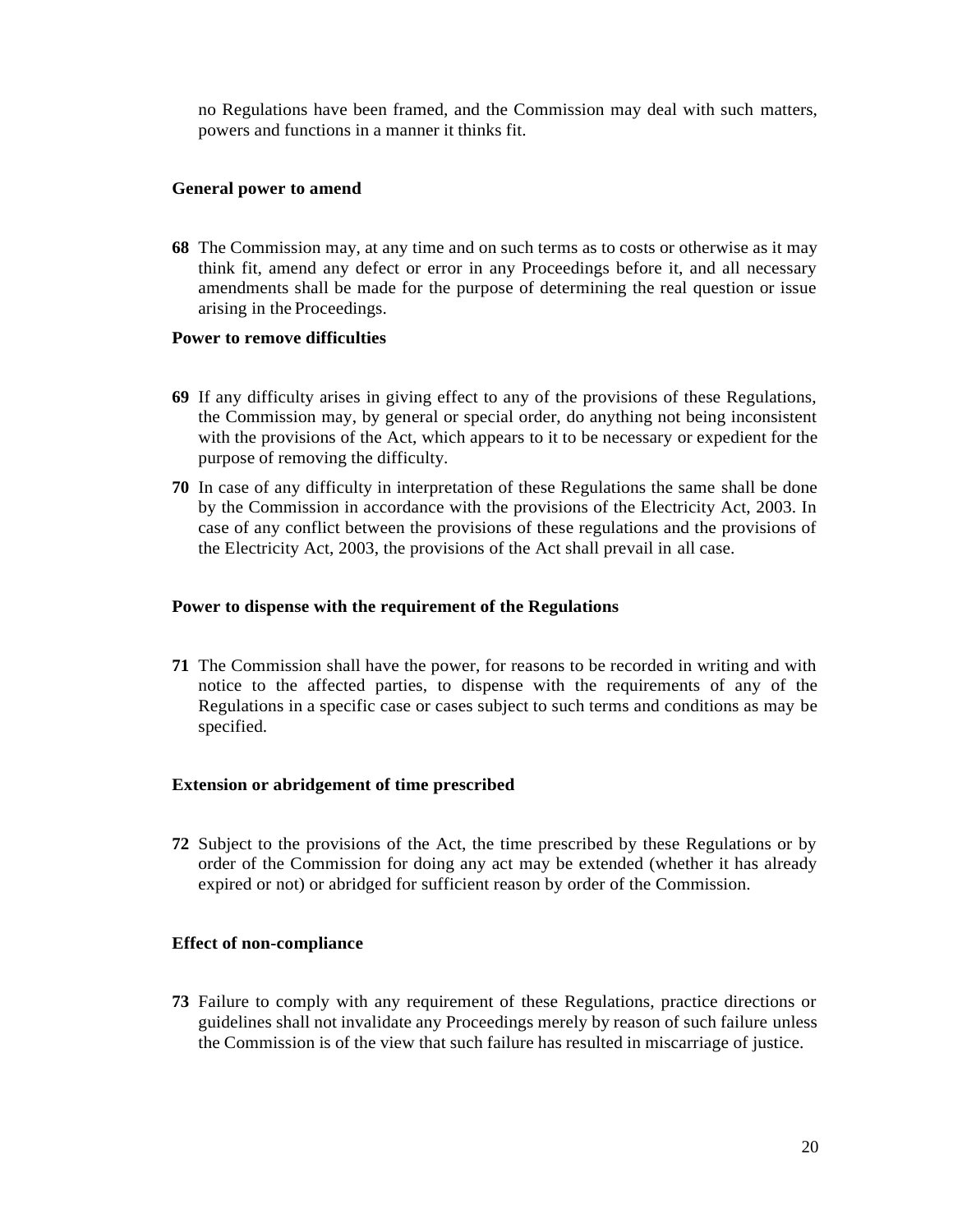### **Costs**

**74** (1) Subject to such conditions and limitation as may be directed by the Commission, the cost of and incidental to all Proceedings shall be awarded at the discretion of the Commission and the Commission shall have full power to determine by whom or out of what funds and to what extent such costs are to be paid and give all necessary directions for the aforesaid purposes.

(2) The costs shall be paid within 30 days from the date of the order or within such time as the Commission may by order direct. The order of the Commission awarding costs shall be executed in the same manner as an order of a Civil Court.

# **Enforcement of orders passed by the Commission**

**75** The Secretary shall be responsible for enforcing the orders of the Commission in accordance with the provisions of the Act and Regulations. If necessary, the Secretary may seek further directions and orders of the Commission. The Secretary shall report any non compliance of the order to the Commission for further action if required.

# **Repeal**

**76** The Haryana Electricity Regulatory Commission (Conduct of Business) Regulations, 2004 is hereby repealed.

By order of the Commission.

 (Sd.)..., Place: Panchkula Secretary, The 30th April, 2019. Haryana Electricity Regulatory Commission.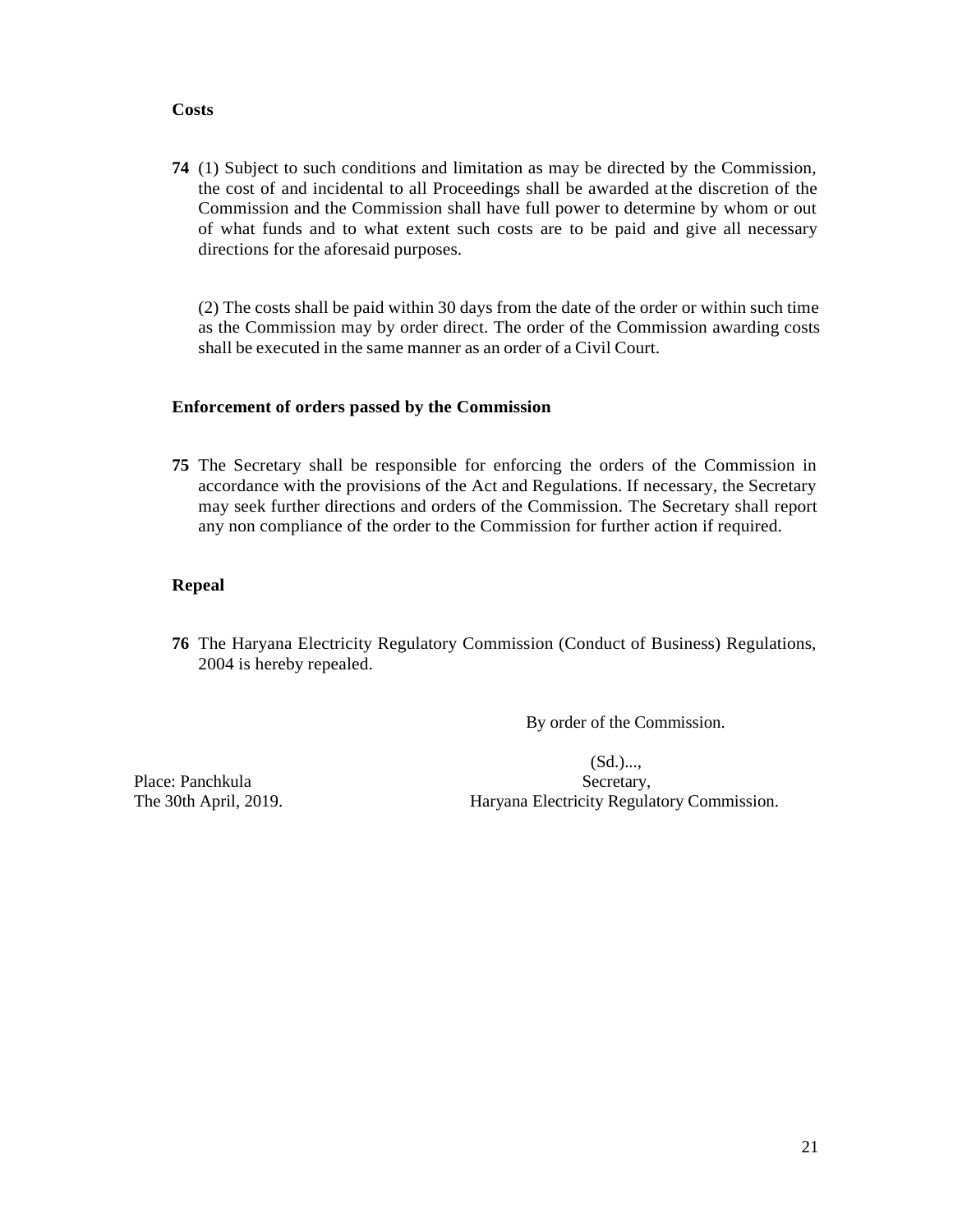### **FORM 1**

(See Regulation 23)

**General Heading for Proceedings**

# **BEFORETHEHARYANAELECTRICITYREGULATORY COMMISSION**

# **PANCHKULA, HARYANA**

FILING NO.

CASE NO.

(To be filled by the Office)

# **IN THE MATTER OF:**

(Gist of the purpose of the Petition or application)

AND

# **IN THE MATTER OF:**

(Names and full address of the petitioners/applicants and names and full addresses of the respondent)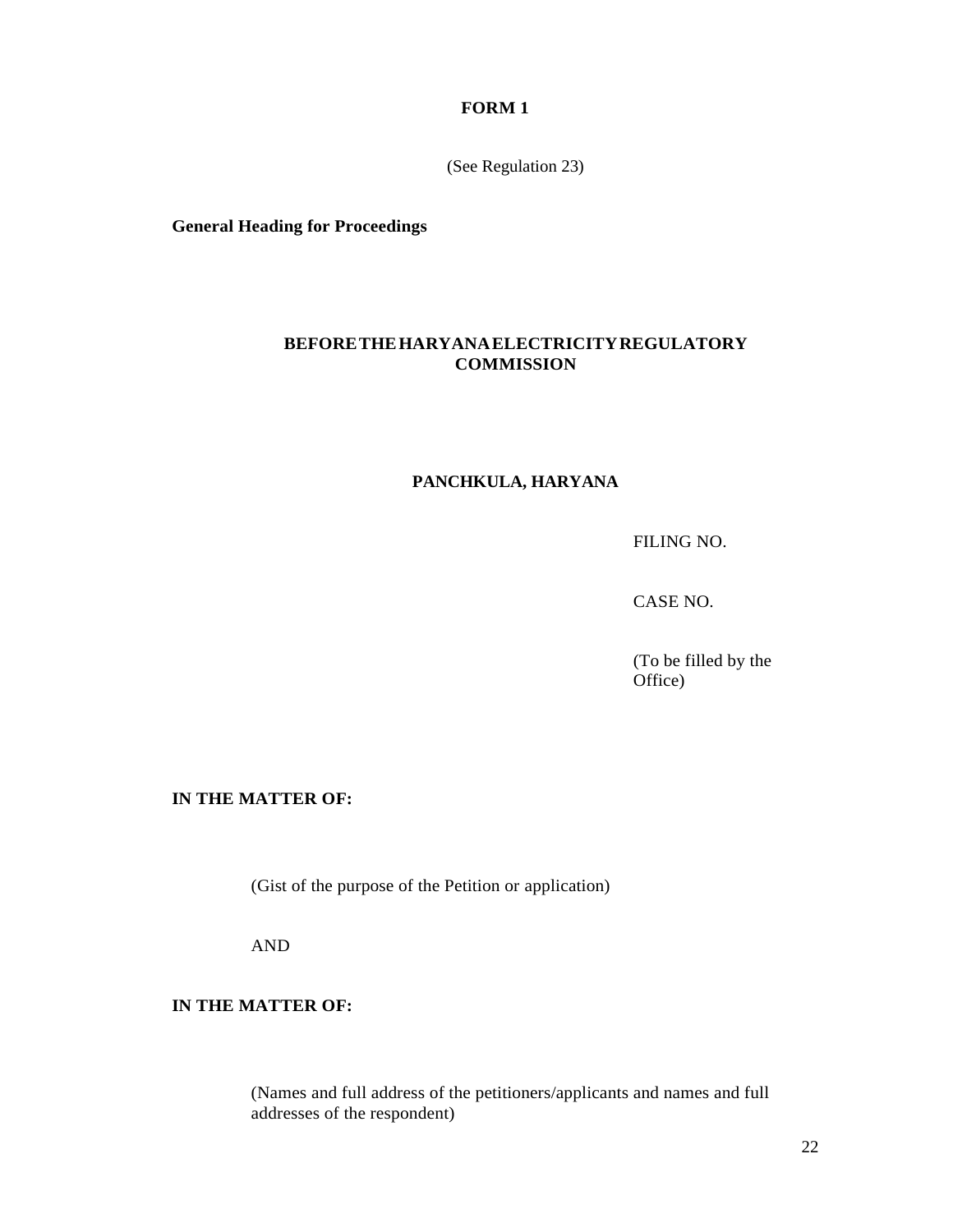#### **FORM 2**

(See Regulation 23)

### **(Affidavit on non judicial stamp paper of appropriate value)**

#### **BEFORE THE HARYANA ELECTRICITY REGULATORY COMMISSION**

### **PANCHKULA HARYANA**

FILING NO. CASE NO.

(To be filled by the Office)

#### **IN THE MATTER OF:**

(Gist of the purpose of the Petition or application)

AND

#### **IN THE MATTER OF:**

(Names and full address of the petitioners/applicants and names and full addresses of the respondent)

Affidavit verifying the Petition/reply/application

I, AB, son of .............. aged.............. residing at ...............do solemnly affirm and say as follows:

I am the petitioner/applicant/respondent etc. or I am a Director/ Secretary/ partner

.......................... of................................. the petitioner/applicant/respondent in the above matter and am duly authorised by the said petitioner/applicant/respondent to make this affidavit .

There is no case pending in any court of law with regard to the matter referred to the Commission.

The statements made in paragraphs ......... of the Petition/applicant/reply herein now shown to